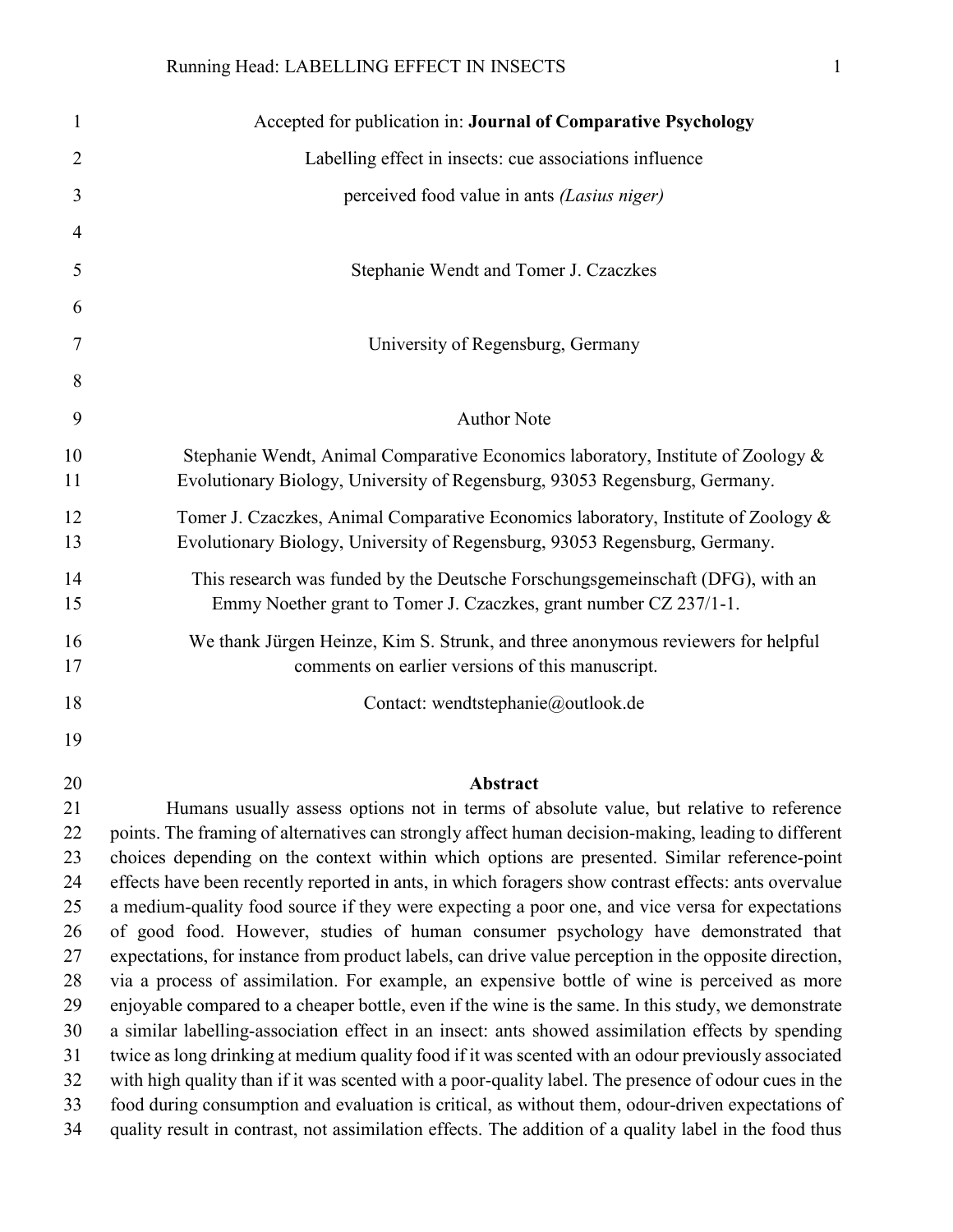- reverses contrast effects and causes value to be aligned with expectations, rather than being contrasted against them. As value judgement is a key element in decision-making, relative value perception strongly influences which option is chosen, and ultimately how choices are made.
- *Keywords:* Product labels; Associative learning; Relative value perception; Assimilation; Branding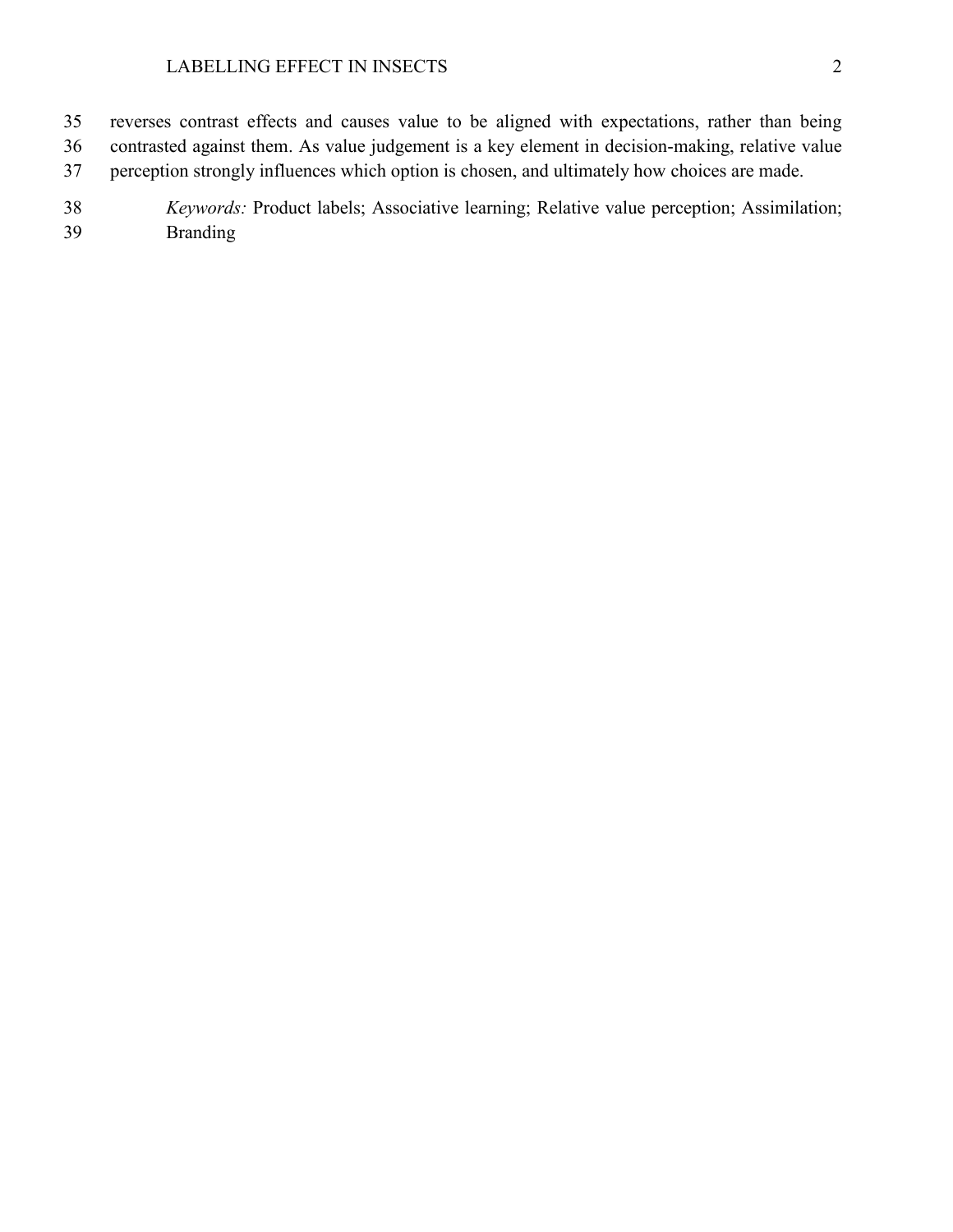## **Introduction**

 A decision is often made by evaluating and comparing available options. This comparison usually leads to a choice for the option promising the greatest profit (von Neumann and Morgenstern 1944). The way in which options are evaluated may, however, strongly influence which option is ultimately chosen. Thus, understanding the factors influencing the perceived value of available options helps us understand human behaviour and decision making (Slovic 1995; Thaler and Sunstein 2008; Tversky and Kahneman 1981). Understanding the drivers of option evaluation and comparison are thus central to the study of behavioural economics and consumer psychology.

 Although early economic theories described humans as rational decision-makers who always choose the option with the greatest utility regardless of other factors (von Neumann and Morgenstern 1944; Vlaev et al. 2011), a large body of evidence has accumulated demonstrating that this is not always the case. Kahneman and Tversky (1979) suggested that decision-making is not based on absolute outcomes, but rather on the relative perceptions of gains and losses. According to Prospect Theory, which incorporates these assumptions, the value of options being evaluated is determined relative to a reference point, such as the status quo or former experience (Kahneman and Tversky 1979; Parducci 1984; Tversky and Kahneman 1992; Ungemach et al. 2011; Vlaev et al. 2011). Thus, the same option can be perceived more negatively if a reference point is high, and more positively given a lower reference point (Kahneman and Tversky 1979). For example, satisfaction gained from income is perceived not absolutely, but relative to the income of one's colleagues (Boyce et al. 2010). Therefore, human decision making tends to be relative rather than rational.

 The concept of malleable value perception is not just relevant to humans. Value judgments in non-human animals are also influenced by factors apparently independent of the absolute value of options, such as the state an animal is in during learning in birds (Aw et al. 2011), rats (Lydall et al. 2010), fish (Aw et al. 2009) and insects (Czaczkes et al. 2018a; Pompilio et al. 2006), and expectations about upcoming rewards in dogs (Bentosela et al. 2009), rats (Annicchiarico et al. 2016; Crespi 1942; Flaherty 1982; 1999; Papini et al. 2001; Webber et al. 2015; Weinstein 1970), mice (Mustaca et al. 2000) and insects (Bitterman 1976; Couvillon and Bitterman 1984; Oberhauser and Czaczkes 2018; Roces and Núñez 1993; Roces 1993; Wendt et al. 2019). Banded tetra fish and desert locusts, for example, prefer cues associated with food presented when they were very hungry compared to identical food received when they were less hungry (Aw et al. 2009; Pompilio et al. 2006). Expectations can make animals perceive identical options differently depending on whether a better or worse option was expected instead of the presented one. For example, capuchin monkeys refuse otherwise acceptable pay (cucumber) in exchanges with a human experimenter if they had witnessed a conspecific obtain a more attractive reward (grape) for equal effort (Brosnan & de Waal, 2003; van Wolkenten, Brosnan, & de Waal, 2007). Similarly, *Lasius niger* ants showed lower food acceptance towards medium quality food when they expected high quality food (negative contrast) and higher acceptance of medium food when expecting poor food (positive contrast) (Wendt et al. 2019). Honeybees too rejected otherwise acceptable lower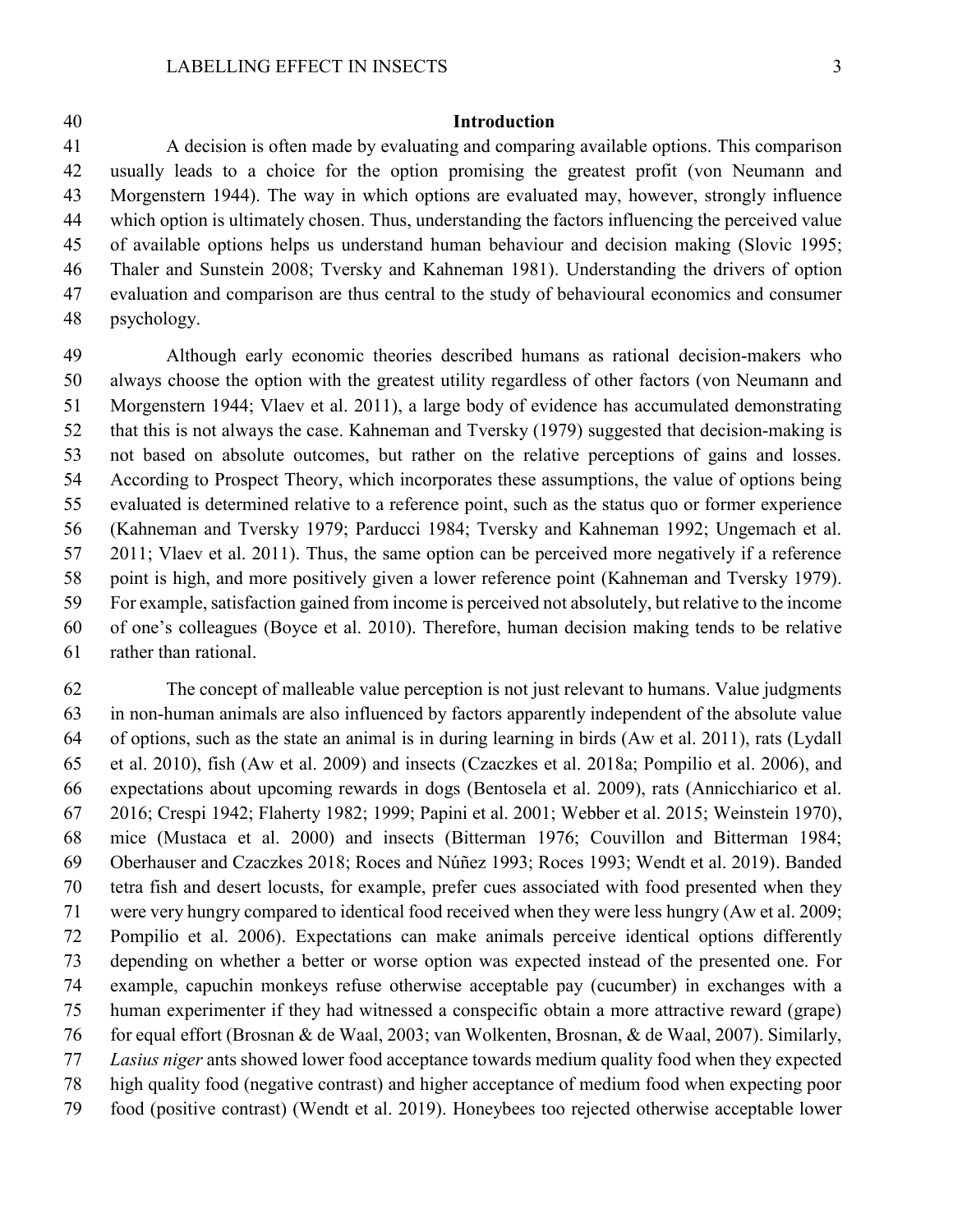quality food when they expected high quality food due to previous experience (Bitterman 1976;

 Couvillon and Bitterman 1984). Such incentive contrast effects (Flaherty 1999) represent one of the main influences on subjective value. We see incentive contrasts as a subset of relative value

perception.

 Other factors altering perceived value in humans are product and brand labels, which can also directly affect purchasing decisions. Such labels convey expectations and thus act as reference points for judging an option (French and Smith 2013). Depending on previous associations with the label, perceived option value can increase (Breneiser and Allen 2011; Fornerino and d'Hauteville 2010; Kühn and Gallinat 2013; Lee et al. 2013; Nevid 1981; McClure et al. 2004; Wansink 2000; Woodside and Taylor 1978; Yamada et al. 2014) or decrease (Lee et al. 2006; Wansink 2000). For example, drinks presented along with strong brands such as "Coca Cola" (which has strong positive associations due to successful marketing campaigns) tend to be rated as being tastier or more attractive compared to identical drinks which were presented with weaker brand labels or without any labels, even though there is rarely a preference found in blind tests (Breneiser and Allen 2011; Fornerino and d'Hauteville 2010; Kühn and Gallinat 2013; McClure et al. 2004; Yamada et al. 2014). Compared to these strong international brands, store brands are often perceived as offering lower product quality and nutritional value (Cunningham et al. 1982; Dick et al. 1995). If the difference between a label-driven expectation and the products' objective value is small, the perceived value aligns with the expectation in a process called assimilation (Cardello and Sawyer 1992; Hovland et al. 1957; Schnurr et al. 2017). For example, a soft drink, which previously received a low rating, may receive a significantly better rating when subjects were told that it is of a favourable brand (Cardello and Sawyer 1992). In humans, labels are an accumulation of various associative cues which evoke a positive or negative response once the label is seen (French and Smith 2013; Macklin 1996). Such associated attributes may affect value perception in animals as well.

 Associative learning, through which cues or actions are learned to predict a positive or negative experience, is almost ubiquitous in the animal kingdom as well, including insects (Couvillon and Bitterman 1980; Giurfa 2007; Menzel 1993; Siwicki and Ladewski 2003; Spatz et al. 1974) and other invertebrates (Hawkins and Byrne 2015; Rankin 2004; Sahley et al. 1981). Like associative labelling in humans, perceived option value varies for nonhuman animals as well. Naïve *Camponotus mus* ants, for example, prefer food presented alongside an odour which had already been received through food exchanges inside the nest over food presented with a novel odour, because the familiar odour was previously associated with a positive event (Provecho and Josens 2009). An example of negative associations was shown in the leaf cutter ants *Acromyrmex ambiguus* and *Acromyrmex lundi*: odour cues associated with damage to the ants' cultivated fungus drive aversion to otherwise acceptable fungal substrate, with the odour cue acting as a negative food label (Roces 1994; Saverschek and Roces 2011).

 The aim of this study was to investigate whether labelling effects as shown in humans can be demonstrated in insects, whether they could act against contrast effects and whether this is affected by the timing of cue presentation. Specifically, we ask whether ants align their perception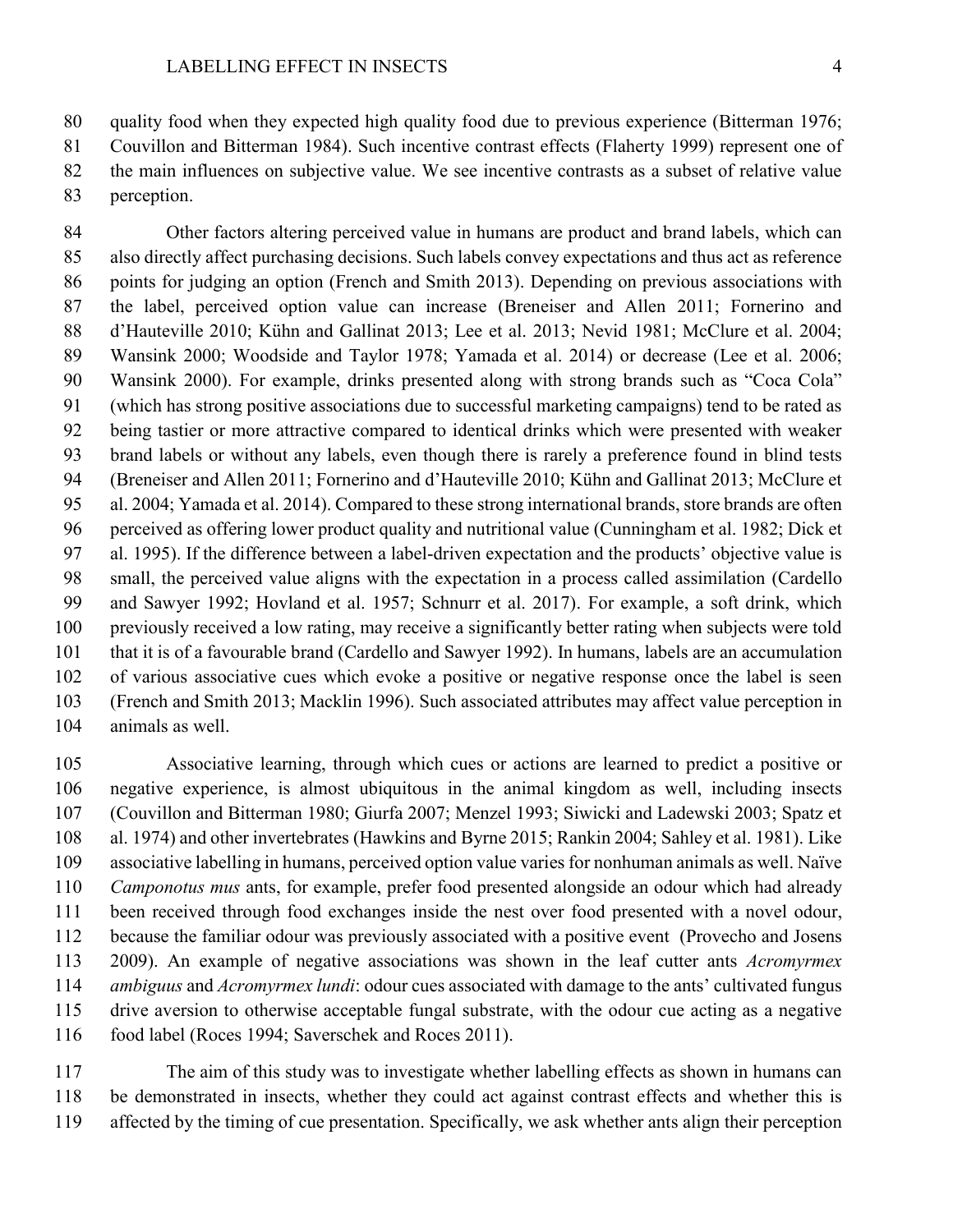of a food source's value with value-associated odour cues presented in the food during consumption. We previously demonstrated a contrast effect in ants, whereby ants undervalue or overvalue food if they were expecting a better or worse food quality, respectively (Wendt et al. 2019). In the previous study, expectations generated *before* perception of the objective food quality drove value perception. Here, we ask how value-related labels experienced *during* consumption affect perceived value and whether the time of label-presentation changes the perceived value of an option in ants. In order to counteract contrast effects, one first has to elicit them – hence we first aimed to form a cue-based expectation of different molarities, which would normally result in contrast effects during the test, and added assimilation-driving cues within the food (flavour cues previously associated to either high or low quality food), in order to counteract this assimilation. We hypothesized that incentive contrast effects could be counteracted by the mere presence of associative odour cues during consumption.

## **Methods**

# **Study animals**

 Eight colonies of the black garden ant *Lasius niger* were collected on the University of Regensburg campus. The colonies were housed in 30 x 30 x 10 cm foraging boxes with a layer of plaster covering the bottom. Each box contained a circular plaster nest box (14 cm diameter, 2 cm height). The colonies were queenless with around 1000-2000 workers and small amounts of brood. Workers from queenless colonies forage and lay pheromone trails, and are frequently used in foraging experiments (Detrain et al. 2019; Dussutour et al. 2004). The colonies were fed with 0.5M sucrose solution and received *Drosophila* fruit flies once a week. Colonies were deprived of sucrose solution four days prior to the experiments in order to achieve a uniform and high motivation for foraging (Mailleux, Detrain, and Deneubourg 2006; Josens and Roces 2000). Water was always available *ad libitum*.

# **General setup**

 The setup consisted of a 1 cm x 20 cm long paper-covered runway which was connected to the colony's nest box via a 40 cm long drawbridge (figure 1A). A 5 mm diameter drop of sucrose solution (Sigma-Aldrich) was placed on an acetate feeder (2 x 1.5 cm) at the end of the runway (60 cm from the nest).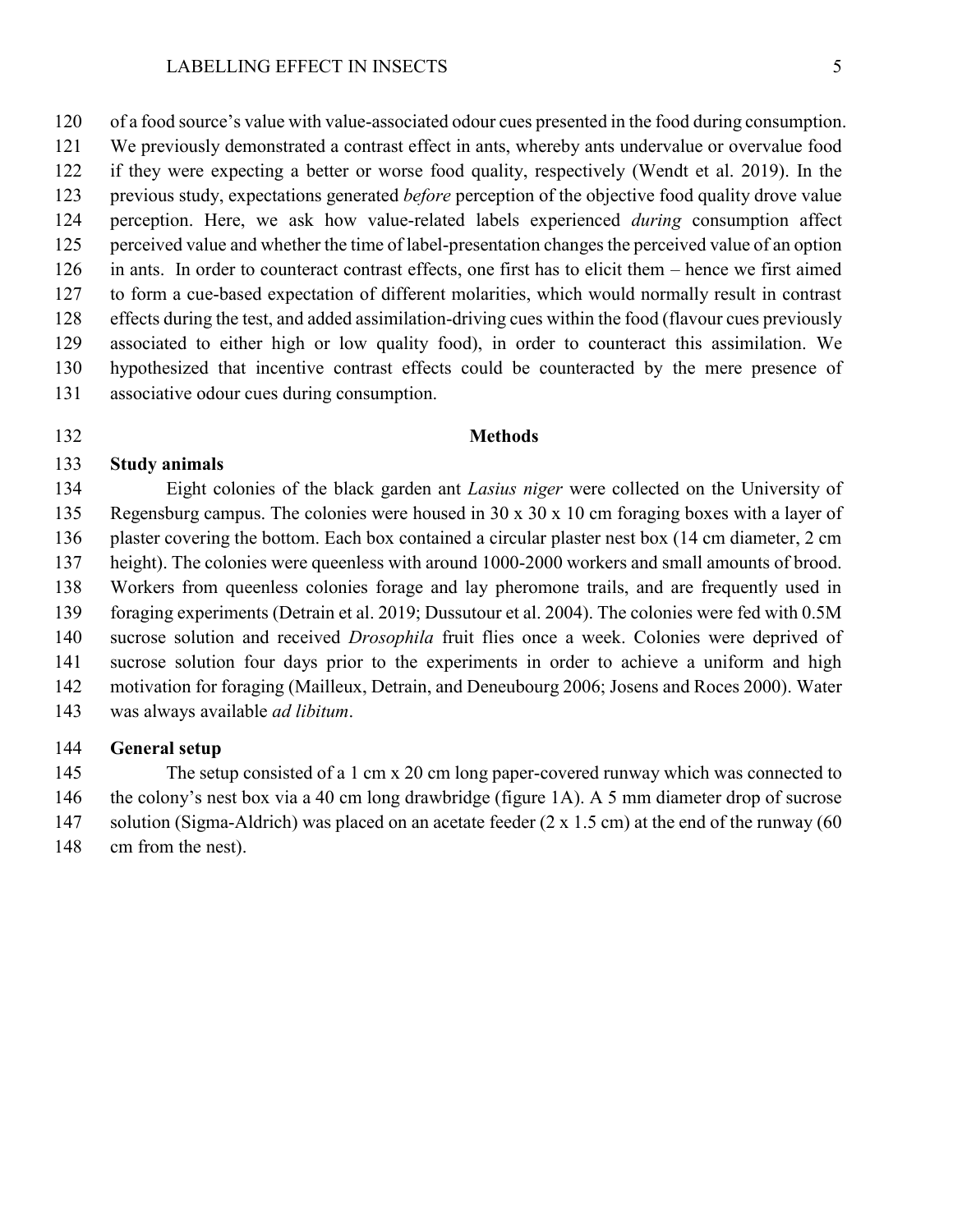



151 Figure 1: A) Setup used during training (visits 1 to 8) and on the 9<sup>th</sup> (test) visit of ants. The 20 cm long runway was connected to the nestbox via a 40 cm long drawbridge. The droplet of sucrose solution was placed at the end of the runway (60 cm distance to the nest). All runways were covered with paper overlays. The overlay on the last 20 cm was 154 replaced by pheromone-free ones each time an ant had walked over it. B) Y-maze used on the  $10<sup>th</sup>$  visit of the ants to conduct a memory probe. All Y-maze arms were 10 cm long. The arm connected to the nest box was covered with unscented paper overlays while the other two arms were covered with lemon and rosemary scented paper overlays (one odour on each side). Visual cues (landmarks) were placed right behind the two scented Y-maze arms (at a distance of about 5 cm from the Y-maze arm end, so that ants could not walk onto it). The first decision line was located 2 cm from the y-maze centre and marked the initial decision of an ant while the second decision line was placed 8 cm from 160 the centre and marked the final decision.

 To begin an experimental session, the colony was connected to the runway via the drawbridge. Two to four ants were allowed onto the runway, and the first ant to reach the feeder was marked with a dot of acrylic paint on its abdomen. The marked ant was allowed to drink to repletion at the food source, while all other ants were returned to the nest. As the ant drank at the droplet it was given one of three food acceptance scores, following Wendt et al. (2019). Full acceptance (1) was scored when the ant remained in contact with the drop from the moment of contact and did not interrupt drinking within 3 seconds of initial contact (see video B1 in Appendix B). Partial acceptance (0.5) was scored if feeding was interrupted within 3 seconds after the first contact with the food source, but the ant still filled its crop within 10 minutes (as can be seen by the distention of the abdominal tergites). Ants that interrupt feeding within the first seconds after contacting the food usually show successive feeding interruptions and generally show a rather 'impatient' behaviour compared to ants that show a food acceptance score of 1 (see video B2 in Appendix B). Lastly, rejection (0) was scored if the ant refused to feed at the sucrose solution and either returned to the nest before filling its crop or failed to fill its crop within 10 minutes. Regardless of whether the ant had drunk to satiety or failed to feed to repletion within 10 minutes, it was freely allowed to return to the nest at any time. Inside the nest, the ant unloaded the collected sugar load to its nestmates and was then allowed back onto the runway for another visit. The drawbridge connecting the nest with the runway leading to the food source was now used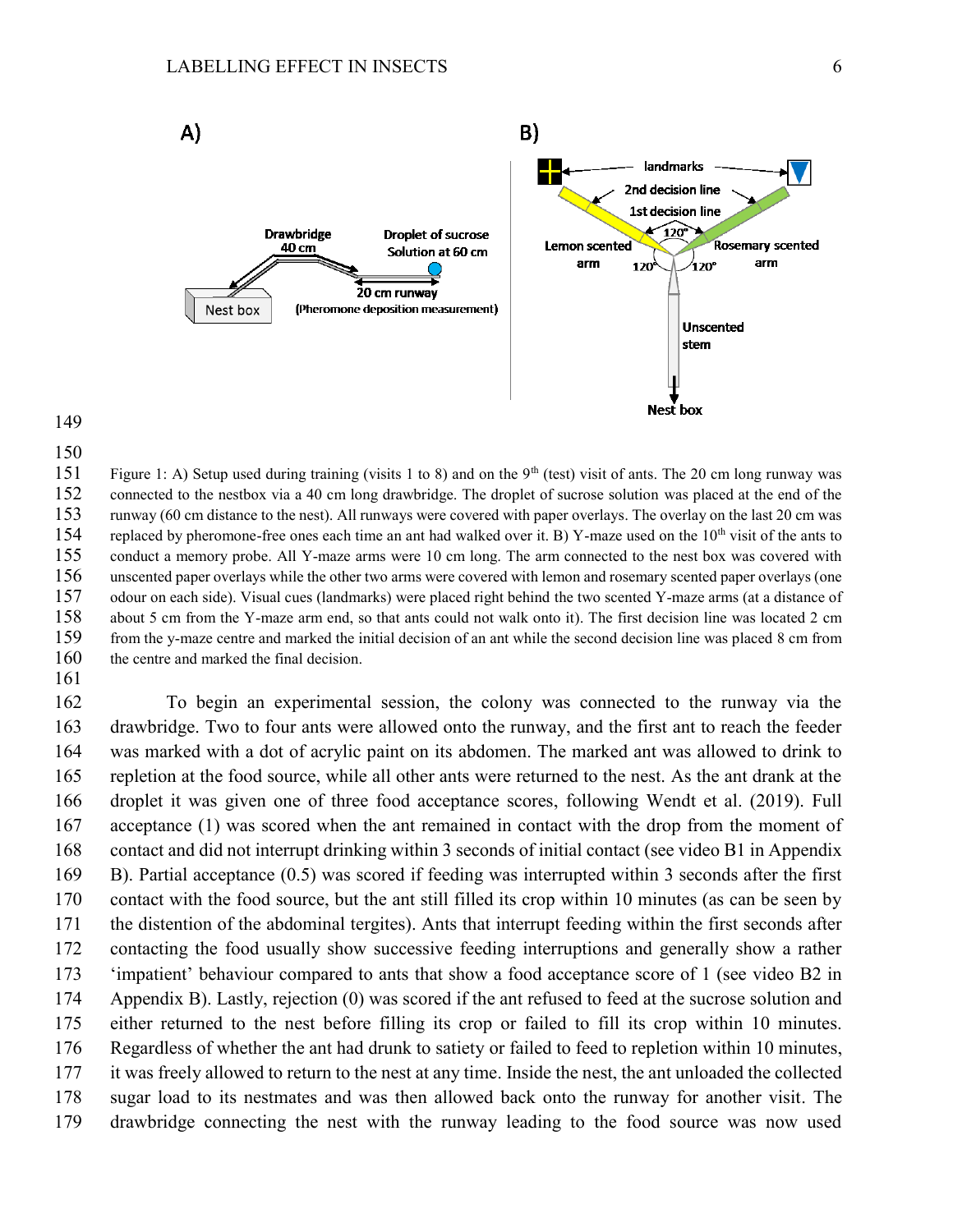selectively to allow only the marked ant onto the runway by lowering it only for the marked ant and quickly raising it once the marked ant had moved onto the bridge*.* As an additional measure of perceived value, we counted the pheromone depositions the ant performed on the way to and from the feeder. Individual pheromone deposition behaviour correlates with the (perceived) quality of a food source (Beckers et al. 1993; Czaczkes et al. 2018b; Hangartner 1970; Wendt et al. 2019). Individual ants can adapt the strength of a pheromone trail by either depositing pheromone or not, or varying the intensity of pheromone depositions (Hangartner 1970; Beckers et al. 1993). Pheromone deposition behaviour in *Lasius niger* is highly stereotypic. To deposit pheromone, an ant briefly interrupts running to bend its abdomen and press the tip onto the ground (Beckers et al. 1992). This allows the strength of a pheromone trail to be quantified by counting the number of pheromone depositions over the 20 cm runway leading to the feeder. Pheromone depositions were measured each time the ant moved from the food source back to the nest (inward trip), and each time the ant moved from the nest towards the food source (outward trip). Because *Lasius niger*  foragers almost never lay pheromone when they are not aware of a food source (Beckers et al. 1992), we did not measure pheromone depositions for the very first outward trip (visit 1). The presence of trail pheromone on a path depresses further pheromone deposition (Czaczkes et al. 2013). Thus, each time an ant had passed the 20 cm runway, the paper overlay covering the runway was replaced by a fresh one. All experimental runs were recorded with a Panasonic DMC-FZ1000 camera to allow for later video analysis.

# **Experimental Procedure**

## **Overview**

 A total of 70 ants (7-11 ants per colony) were trained to associate a high sucrose molarity (1.5M) with one odour, and a low molarity (0.1M) with a different odour. Then, in the testing phase, odours were placed on the runway to trigger an expectation of either high or low molarity, which was then contrasted with a medium (0.387M) solution containing one of the learned odour cues. The molarity of the medium quality solution (0.387M) was chosen because we wanted to present the ants with identical relative increases in sucrose molarity. 0.1M was chosen as the low food quality as it is suggested to be the minimum sucrose concentration which *L. niger* ants reliably detect, distinguish, and accept (Detrain and Prieur 2014). 1.5M was chosen as the high food quality as acceptance scores plateau after 1.5M (Wendt et al. 2019).

**Detailed methods**

 Training to associate food quality with odour cues took place over eight visits. The quality of the sucrose solution offered at the end of the runway alternated each visit, always beginning with the low quality solution. The solutions were scented using either rosemary or lemon essential oils (0.5 µl essential oil per ml sucrose solution, rosemary: *Rosmarinus officinalis*; lemon: *Citrus limon*, Markl GbR, Grünwald). Molarities were presented along with the same odours throughout a whole training run (i.e. 1.5M presented with rosemary and 0.1M presented with lemon). For half of the trained ants the 1.5M solution was scented with lemon and the 0.1M with rosemary, while for the other half 1.5M was scented with rosemary and 0.1M with lemon. In addition, to support learning and to allow anticipation of solution quality (Czaczkes et al. 2018b), the paper overlays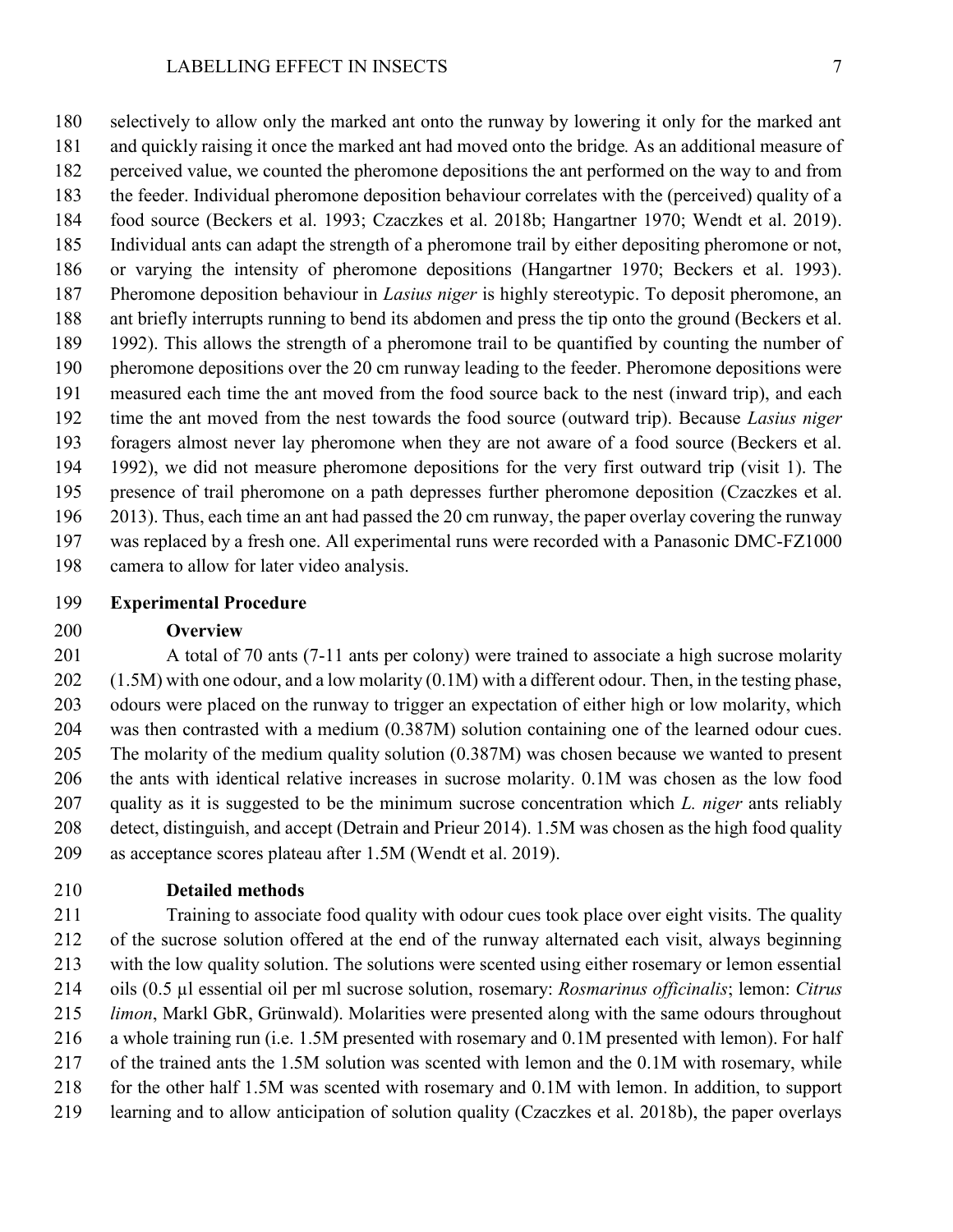covering the runway leading to the feeder were also scented. Paper overlays were scented by storing them for at least one day in an airtight box containing a drop of essential oil on filter paper in a Petri dish. Finally, in addition to odours cueing sucrose molarity, visual cues were also provided at the end of the runway. These consisted of printed and laminated pieces of paper (22 x 16.5 cm, figure 1B) displayed at the end of the runway, directly behind the sucrose droplet. Each odour was presented along with another visual cue (a yellow cross on black background when lemon odour was presented and a blue triangle on white background when rosemary odour was presented, figure 1B). Runways were scented on both outbound and inbound visits of the ant.

 $\qquad$  On the 9<sup>th</sup> (test) visit, the odour and visual cue associated with either 1.5M or 0.1M were presented, while the sucrose solution provided was of intermediate (0.387M) quality, but also scented according to the runway odour. Runway odours in the test visit were varied systematically between ants, but each ant was confronted with only one of the two runway odours coupled with scented 0.387M sucrose. This resulted in a balanced experimental design in which half of the ants were confronted with the odour associated to 1.5M (for half of the ants, the odour was lemon, for 234 the other half rosemary) and the same flavour in a 0.387M sucrose drop on the 9<sup>th</sup> visit, and the other half was confronted with the odour associated to 0.1M sucrose and the same flavour in 0.387M sucrose. These methods are nearly identical to those used in Wendt et al. (2019) in which contrast effects in ants are reported. The key difference is that in Wendt et al. (2019) odours were 238 presented only on the runway on the  $9<sup>th</sup>$  (test) visit, but not in the food. In contrast, in the current study the medium quality food (0.387M) was scented in addition to presenting the associated odours on the runway leading to the food source.

 Previous work has shown that *L. niger* foragers can form robust expectations of upcoming reward quality based on runway odour after four visits to each odour/quality combination (Czaczkes et al. 2018b; Wendt et al. 2019). Nonetheless, to ensure that learning had taken place, 244 we carried out a memory probe at the end of each training and test run, i.e. on the  $10<sup>th</sup>$  visit. The linear runway was thus replaced with a Y-maze (figure 1B), with two 10 cm long arms and a 10 cm long stem. The Y-maze stem was covered with an unscented paper overlay while one arm was covered with the 1.5M-associated odour overlay, and the other with the 0.1M-associated odour overlay. The matching visual cues were placed directly behind the relevant Y-maze runways (ca. 5 cm from the end of the Y-maze arms, so that ants could not walk onto it and escape from the setup). The odours and quality associated to odours were evenly distributed throughout all tested ants, so that half of the tested ants were trained to lemon with high molarity food, and the other half to rosemary. The odour associated to high molarity food was presented on the right side of the Y-maze for half of the ants, and on the left for the other half. Trained ants were allowed to walk 254 onto the Y-maze on their  $10^{th}$  visit (after 8 training visits and the 9<sup>th</sup> test visit) and their Y-maze arm choice was noted. We used two decision lines to define Y-maze arm choice – an initial decision line (figure 1B, 2 cm after the bifurcation) and a final decision line (8 cm after the bifurcation). The majority of ants (98.5%) chose the side in the Y-maze which was covered in an odour previously associated to high molarity food and thus made a correct decision, suggesting that ants had successfully formed an association between both given sucrose/odour combinations (1.5M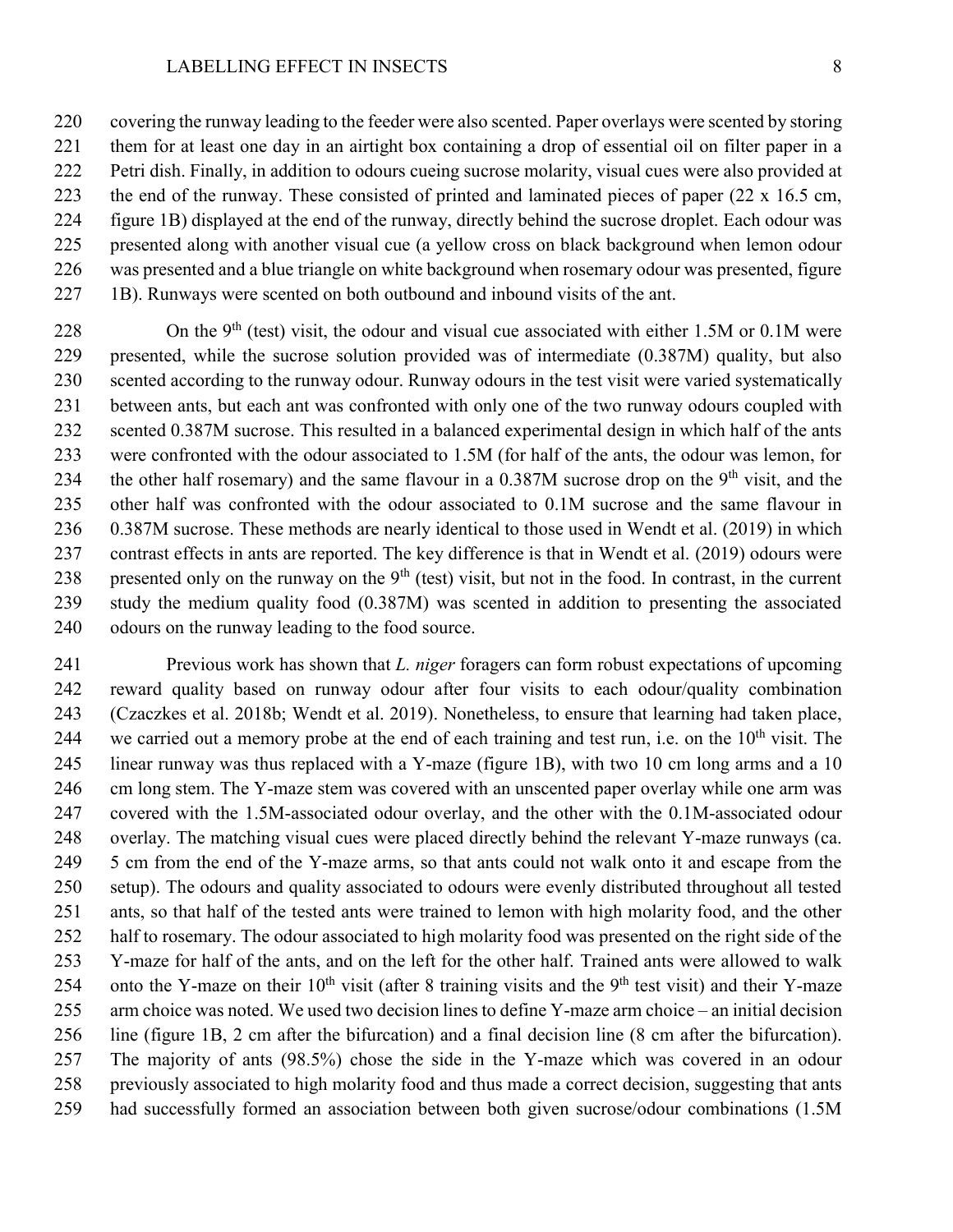with one odour and 0.1M with another odour) and showed a strong preference for the odour 261 previously associated to high molarity. Furthermore, on the 9<sup>th</sup> (test) visit, ants deposited 262 significantly more pheromone when presented with an odour associated with high quality on the runway on their way to the food source compared to when the runway was impregnated with an odour associated with low quality (figure A1B in Appendix A). Pheromone depositions towards the high quality odour increased with increasing experience with the food source during training, while they decreased for the low quality odour (figure A1A in Appendix A). This shows that ants were able to associate a given odour to a food quality and formed a robust expectation of upcoming food qualities based on the odour. After testing on the Y-maze, the ants were permanently removed from the colony. A complete experimental session with 10 trials took around 1.5 hours. Each day, two colonies were tested, with 3-4 ants per colony, and thus, at best, 8 ants a day.

# **Statistical Analysis**

 Statistical analyses were carried out in R v. 3.5.0 (R Core Team 2016) using Generalized Linear Mixed Models (GLMMs) in the LME4 package (Bates et al. 2014) to analyse first interruption times, total drinking times and pheromone depositions data. Cumulative Link Mixed Models (CLMMs) in the ordinal package (Christensen 2015) were used to analyse food acceptance scores. CLMMs were used to analyse the acceptance data since we used an ordered factor with 277 three levels  $(1 = full acceptance, 0.5 = partial acceptance, 0 = rejection)$ .

 As multiple ants were tested per colony, colony identity was added as a random effect to each model. GLMMs were tested for fit, dispersion and zero inflation using the DHARMa package (Hartig 2017). The model predictors and interactions were defined *a priori*, following Forstmeier and Schielzeth (2011). All p-values presented were corrected for multiple testing using the Benjamini–Hochberg method (Benjamini and Hochberg 1995). A total of 70 ants were tested – 34 with low quality associated cues and 36 with high quality associated cues.

**Food acceptance data**

285 Model formulas slightly differed depending on the experimental phase (training = visits 1 to 8, test = visit 9). Fixed factors used for statistical analysis of the training phase were "presented molarity" (1.5M or 0.1M) interacting with the "visit number" (1 to 8). Visit number was brought into the model as an interaction with presented molarity, because molarities were presented in an alternating order, always starting with low molarity on the first visit. Because individual ants were tested multiple times, we included AntID nested in colony as a random factor for statistical analyses of the training visits.

- We used the following model formula for statistical analysis of the training visits:
- 

FoodAcceptance ~ Molarity \* scale(visit) + (random factor: colony/AntID)

 The fixed factor used for statistical analysis of the test visit was "high or low molarity associated odour cues" (odours were associated to 1.5M and 0.1M during the training phase).

This resulted in the following model formula for the test visit: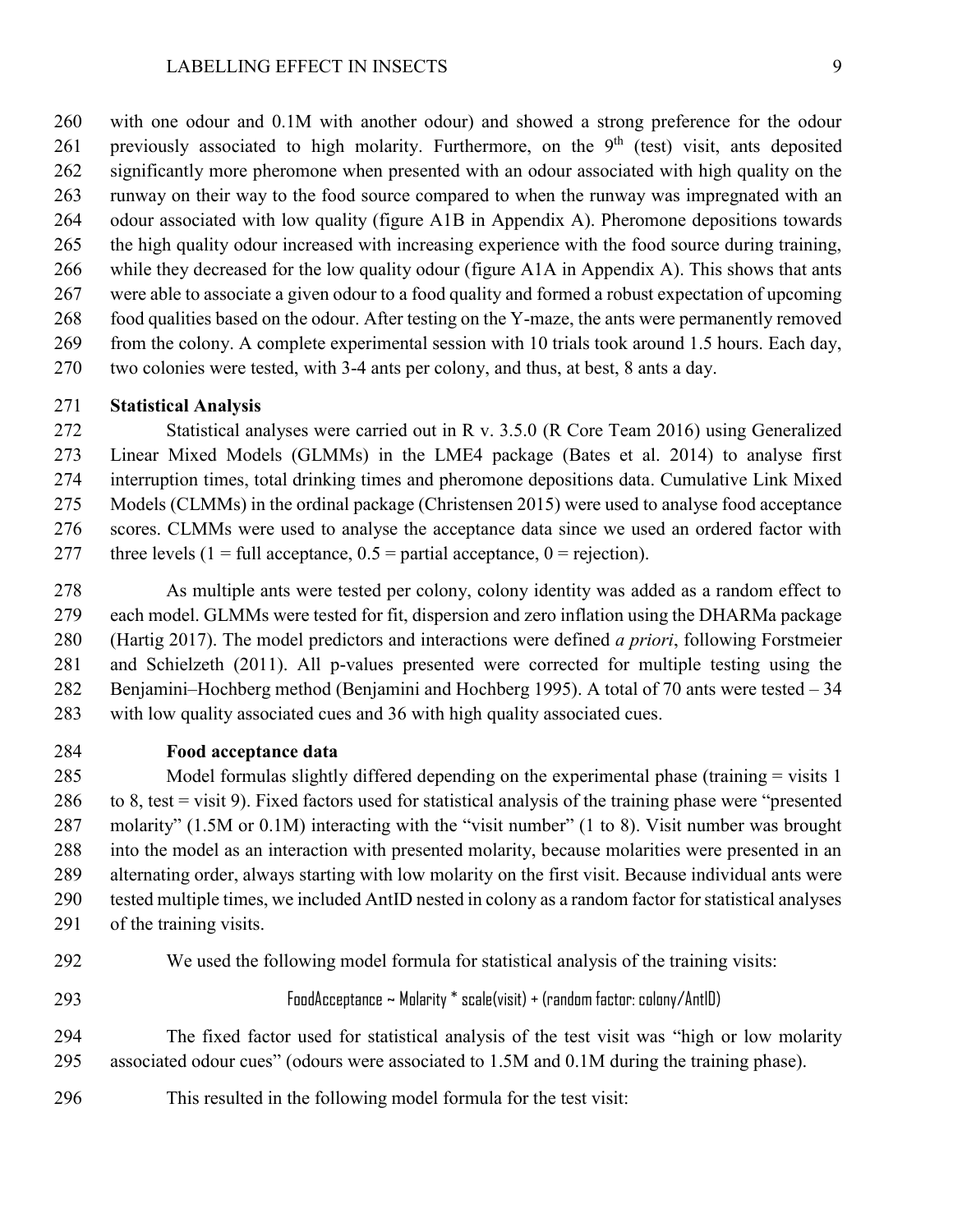| 297 | FoodAcceptance ~ AssociatedMolaritytoOdour + (random factor: colony)                                                  |
|-----|-----------------------------------------------------------------------------------------------------------------------|
| 298 | First Interruption Times, Total Drinking Times & Pheromone Deposition Data                                            |
| 299 | The total drinking times and pheromone deposition data were analysed using a GLMM with                                |
| 300 | a Poisson distribution for total drinking time during the test visit, and first interruption times and                |
| 301 | pheromone depositions for the training phase and the test visit. Total drinking times of the training                 |
| 302 | phase were tested with a negative binomial distribution to receive a better model fit.                                |
| 303 | Model formula again slightly differed depending on the experimental phase (training $=$                               |
| 304 | visits 1 to 8, test = visit 9). Fixed factors used for statistical analysis of the training phase were                |
| 305 | "presented molarity" $(1.5M \text{ or } 0.1M)$ interacting with the "visit number" $(1 \text{ to } 8)$ . Visit number |
| 306 | was brought into the model as an interaction with presented molarity, because molarities were                         |
| 307 | presented in an alternating order, always starting with low molarity on the first visit. Because                      |

 presented in an alternating order, always starting with low molarity on the first visit. Because individual ants were tested multiple times, we included AntID nested in colony as a random factor for statistical analyses of the training visits.

We used the following model formulas for statistical analysis of the training visits:

# FirstInterruptionTime ~ Molarity \* scale(visit) + (random factor: colony/AntID), distribution = poisson

TotalDrinkingTime ~ Molarity \* scale(visit) + (random factor: colony/AntID), distribution = negative binomial

# NumberPheromoneDepositions ~ Molarity \* scale(visit) + (random factor: colony/AntID), distribution = poisson

 The fixed factors used for statistical analysis of the test visit were "high or low molarity associated odour cues" (odours were associated to 1.5M and 0.1M during the training phase) and the used odours (rosemary or lemon).

# This resulted in the following model formulas for the test visit:

- FirstInterruptionTime ~ AssociatedMolaritytoOdour + Odour + (random factor: colony), distribution = poisson
- TotalDrinkingTime ~ AssociatedMolaritytoOdour + Odour + (random factor: colony), distribution = poisson

# NumberPheromoneDepositions ~ AssociatedMolaritytoOdour + Odour + (random factor: colony), distribution = poisson

- **Results**
-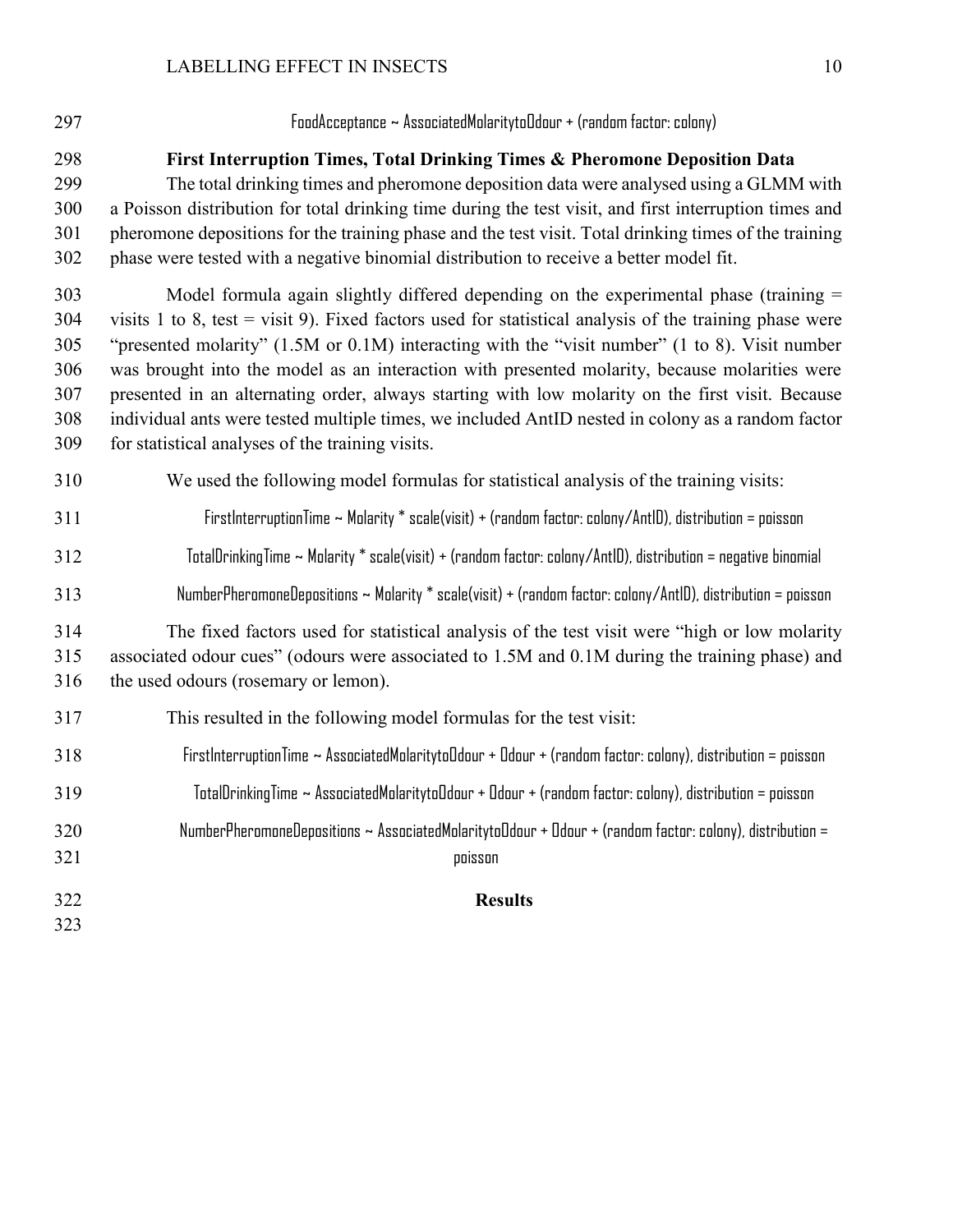

325 Figure 2: A) & B) Total Drinking Time in seconds for A) the eight training visits (visits 1-8) in which ants received 0.1M coupled with one odour and 1.5M coupled with another odour in an alternating order, always starting with 0.1M, B) the test visit (visit 9) in which ants always received 0.387M sucrose solution. Both the sucrose solution and the runway leading towards the food source were impregnated with one of the learned odours, triggering an expectation towards receiving either high or low molarities at the end of the runway. There is no data for total drinking time of the first visit displayed, because ants were sometimes disturbed when marking them, occasionally resulting in unclear feeding patterns. Shown are the median, the 75%/25% quantiles, and the range of total drinking time for each visit. Sample sizes for the 9<sup>th</sup> visits of both experiments are displayed in parentheses of B). \*: p < 0.05; \*\*: p < 0.01; \*\*\*: p  $333 \div 0.001$ .

 During training (visit 1 to 8), ants showed a higher total drinking time in seconds when confronted with the high molarity than when confronted with the low molarity (*GLMM:* estimate 337 = -3.02, z = -41.81, p < 0.001, *OR* = -3.02, 95% C.I. [-3.16, -2.88], figure 2A). On the 9<sup>th</sup> (test) visit, the quality indicated on the runway and in the medium quality (0.387M) food strongly affected total drinking times. Drinking times were significantly higher when high-quality associated odours were present than when low-quality odours were present (median drinking time with high molarity cues: 44.63 seconds, low molarity cues 21.38 seconds, *GLMM:* estimate = - 1.18, z = -4.47, p < 0.001, *OR* = -1.18, 95% C.I. [-1.7, -0.66], figure 2B).

 Because we believe that a direct comparison of the current study to those of Wendt et al (2019) is important in order to fully explain the experimental differences included to counteract contrast effects, we reproduce the key results of Wendt et al (2019) in figures 3C and 5C.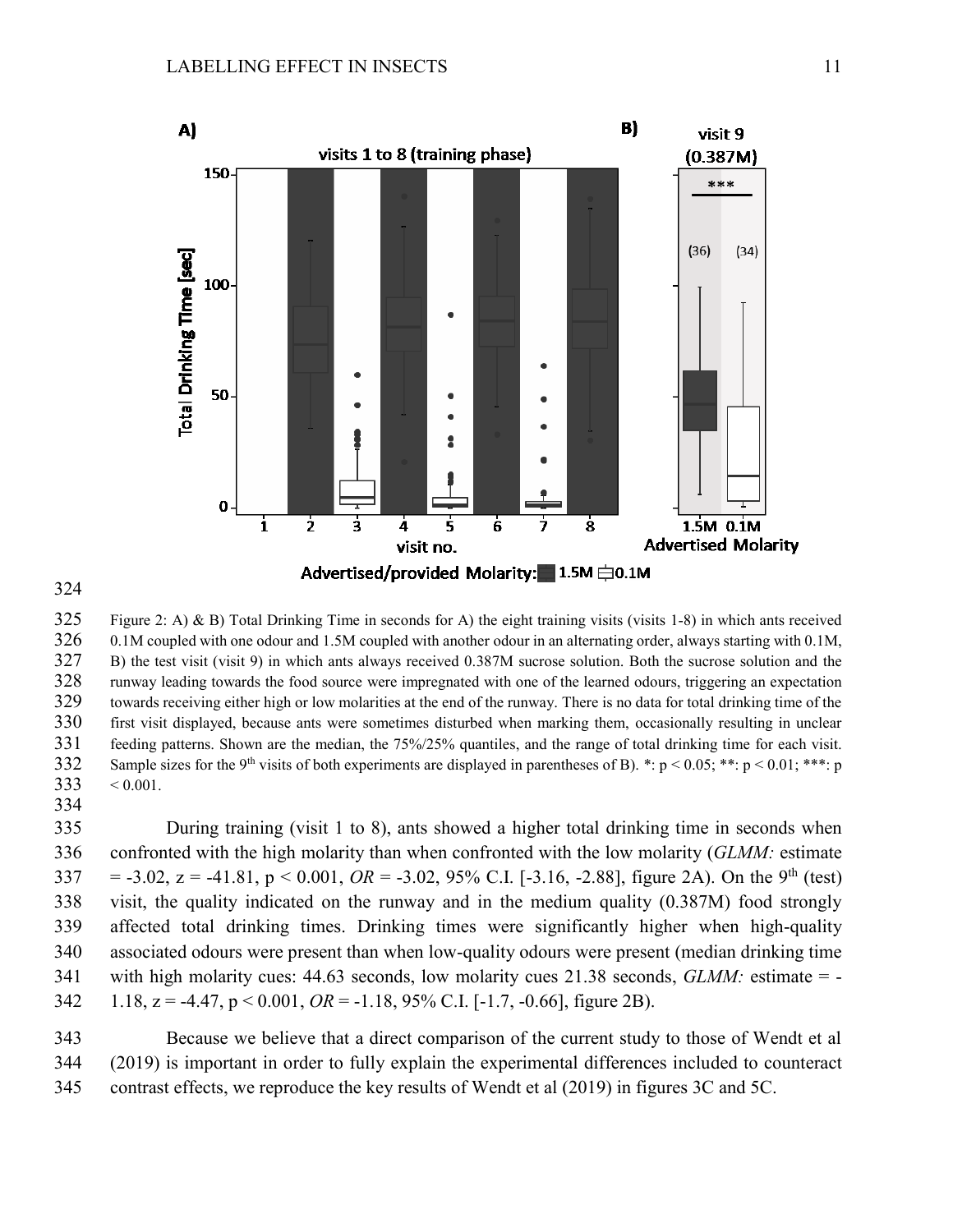



347 Figure 3: Average food acceptance for A) the eight training visits (visits 1-8) B) the 9<sup>th</sup> (test) visit and C) the 9<sup>th</sup> (test) visit of ants tested in Wendt et al. (2019) in which only the runway, but not the medium quality food (0.5M) was impregnated with learned odours. Shown are the mean food acceptance (points) and the 95% confidence intervals 350 (error bars) for each visit. Sample sizes for the  $9<sup>th</sup>$  (test) visits of both experiments are displayed in parentheses of B) 351 and C). \*:  $p < 0.05$ ; \*\*:  $p < 0.01$ ; \*\*\*:  $p < 0.001$ .

 Acceptance scores during training mirrored total drinking times, with ants showing a significantly higher food acceptance when confronted with the high molarity than when confronted with the low molarity (*CLMM:* estimate = -4.54, z = -4.97, p < 0.001, *OR:* 95% C.I. [-12.99, -9.11], figure 3A). However, even though food acceptance scores were higher on average when high 357 quality food was advertised, they did not differ significantly in the  $9<sup>th</sup>$  (test) visit between the two advertised qualities (*CLMM:* estimate = -0.69, z = -1.51, p = 0.13, *OR:* 95% C.I. [-1.62, 0.18], figure 3B). This is in contrast to the pattern found in Wendt et al. (2019), in which ants exposed to 1.5M-associated cues during the 9<sup>th</sup> (test) visit showed significantly lower food acceptance towards the unscented 0.5M feeder than ants exposed to 0.25M-associated cues (figure 3C).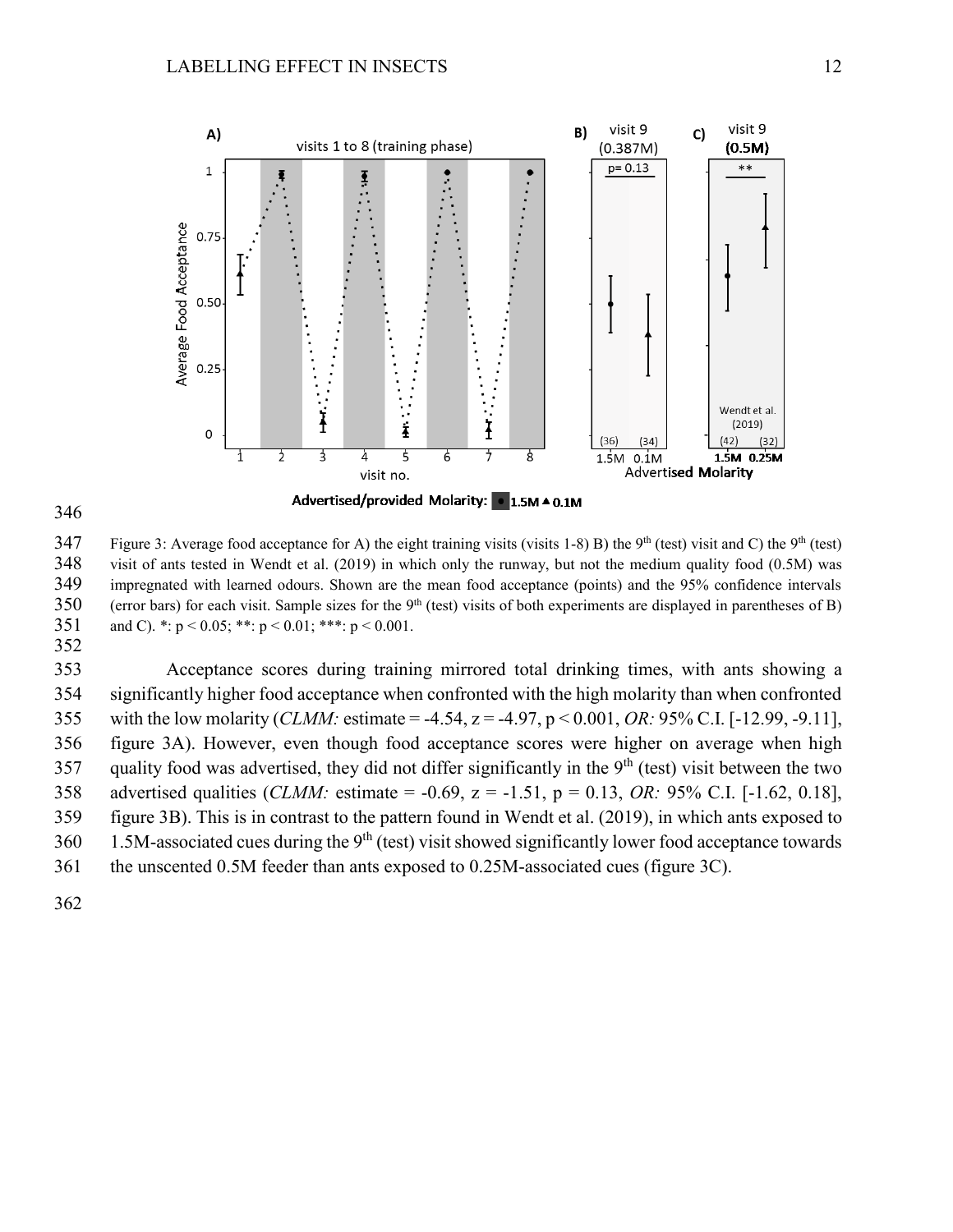



 Figure 4: A) & B) First interruption time in seconds for A) the eight training visits and B) the 9<sup>th</sup> (test) visit. See figure legend 2 for details.

 First interruption times also mirrored acceptance scores and total drinking times during training, with higher first interruption times for the high quality food (*GLMM:* estimate = 0.53, z  $369 = 3.60$ ,  $p < 0.001$ ,  $OR = -5.21$ ,  $95\%$  C.I. [-5.45, -4.97], figure 4A). In the 9<sup>th</sup> (test) visit, there was a strong tendency towards ants showing lower first interruptions times for medium quality food advertised as high quality (*GLMM:* estimate = 0.71, z = 1.88, p = 0.06, *OR* = 0.71, 95% C.I. [-0.03, 1.46], figure 4B).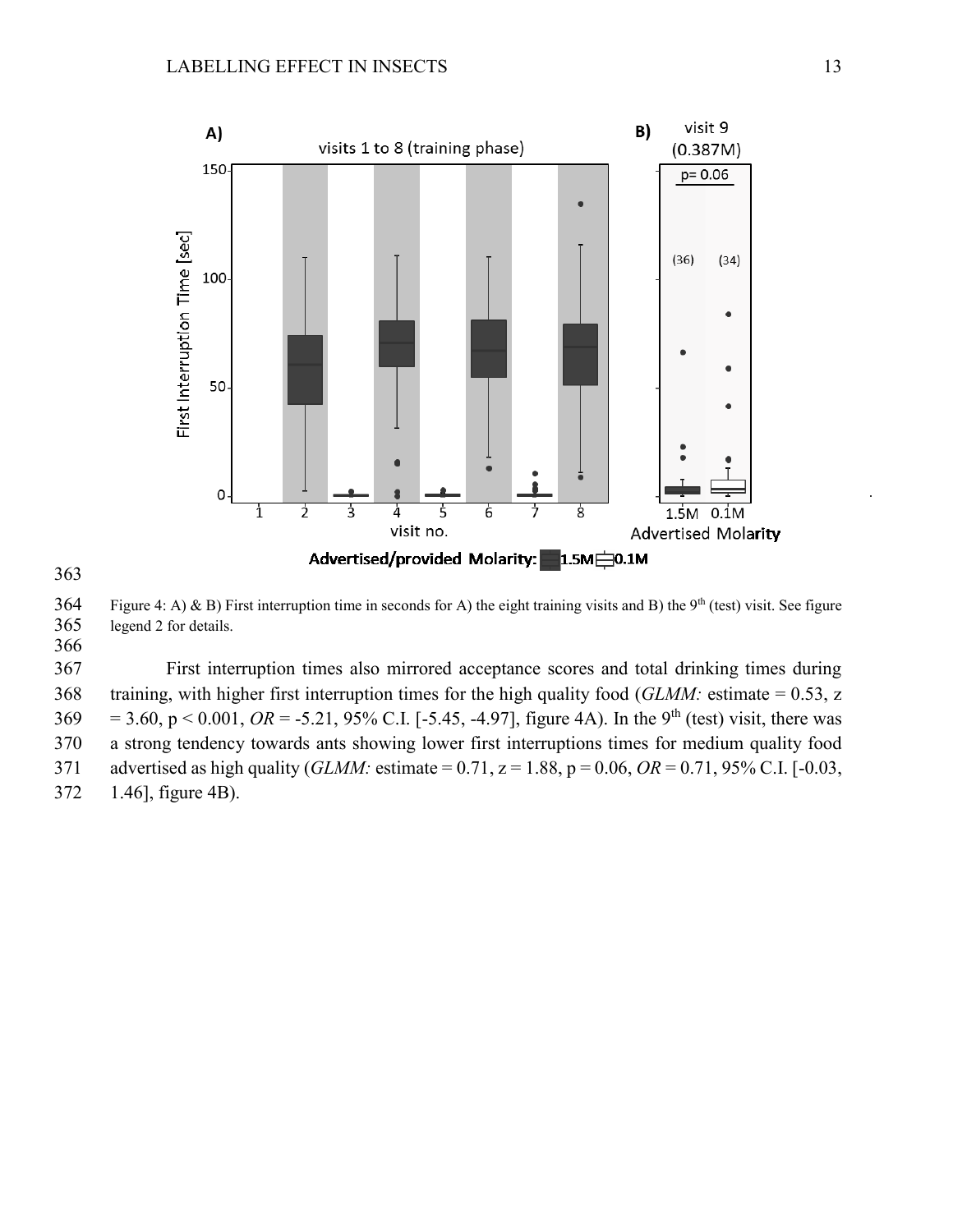

373<br>374 Figure 5: Pheromone depositions towards the nest  $[20 \text{ cm}]$  (inbound pheromone depositions) for A) the eight training 375 visits (visits 1-8), B) the 9<sup>th</sup> (test) visit and C) the 9<sup>th</sup> (test) visit of ants tested in Wendt et al. (2019) in which only the runway, but not the medium quality food (0.5M) was impregnated with learned odours. Shown are the median number of pheromone depositions on the measured 20 cm track on the way back to the nest and the 75%/25% quantiles for 378 each visit. \*:  $p < 0.05$ ; \*\*:  $p < 0.01$ ; \*\*\*:  $p < 0.001$ . 

 Finally, pheromone depositions when returning from the feeder to the nest also mirrored the other measured variables, with higher pheromone deposition for higher quality (*GLMM:* 382 estimate =  $-1.58$ ,  $z = -5.28$ ,  $p \le 0.001$ ,  $OR = -5.46$ , 95% C.I. [ $-6.27$ ,  $-4.65$ ], figure 5A). On the 9<sup>th</sup> (test) visit, advertised food quality affected pheromone deposition, with ants depositing more pheromone having consumed medium food advertised as high quality (*GLMM:* estimate = -3.19, z = -3.24, p < 0.01, *OR* = -3.19, 95% C.I. [-5.12, -1.26], figure 5B). However, note that ants deposited 386 much less pheromone on the return from the  $9<sup>th</sup>$  (test) visit than on training visits (*GLMM*: estimate  $387 = 1.15$ ,  $z = 9.37$ ,  $p < 0.001$ ). The data reported are similar to Wendt et al. (2019). In Wendt et al.'s 388 (2019) study, ants experiencing 1.5M-associated cues during the  $9<sup>th</sup>$  visit – provided only through runway odours towards the food, but not in the food – showed a significantly higher number of pheromone depositions on their return than ants exposed to 0.25M-associated cues (figure 5C).

## **Discussion**

 Ants spent more time feeding at medium quality sucrose solution when it was accompanied by a flavour previously associated to high molarity food compared to a flavour associated to low molarity food (figure 2B). The number of pheromone depositions performed after feeding on medium quality food was also significantly higher when ants returned to the nest from medium food accompanied with high quality flavour compared to low quality odour, suggesting assimilation effects both in the feeding times and inbound pheromone depositions. Food acceptance scores, although probabilities did not reach or exceed 0.05, displayed a similar pattern (figure 3B):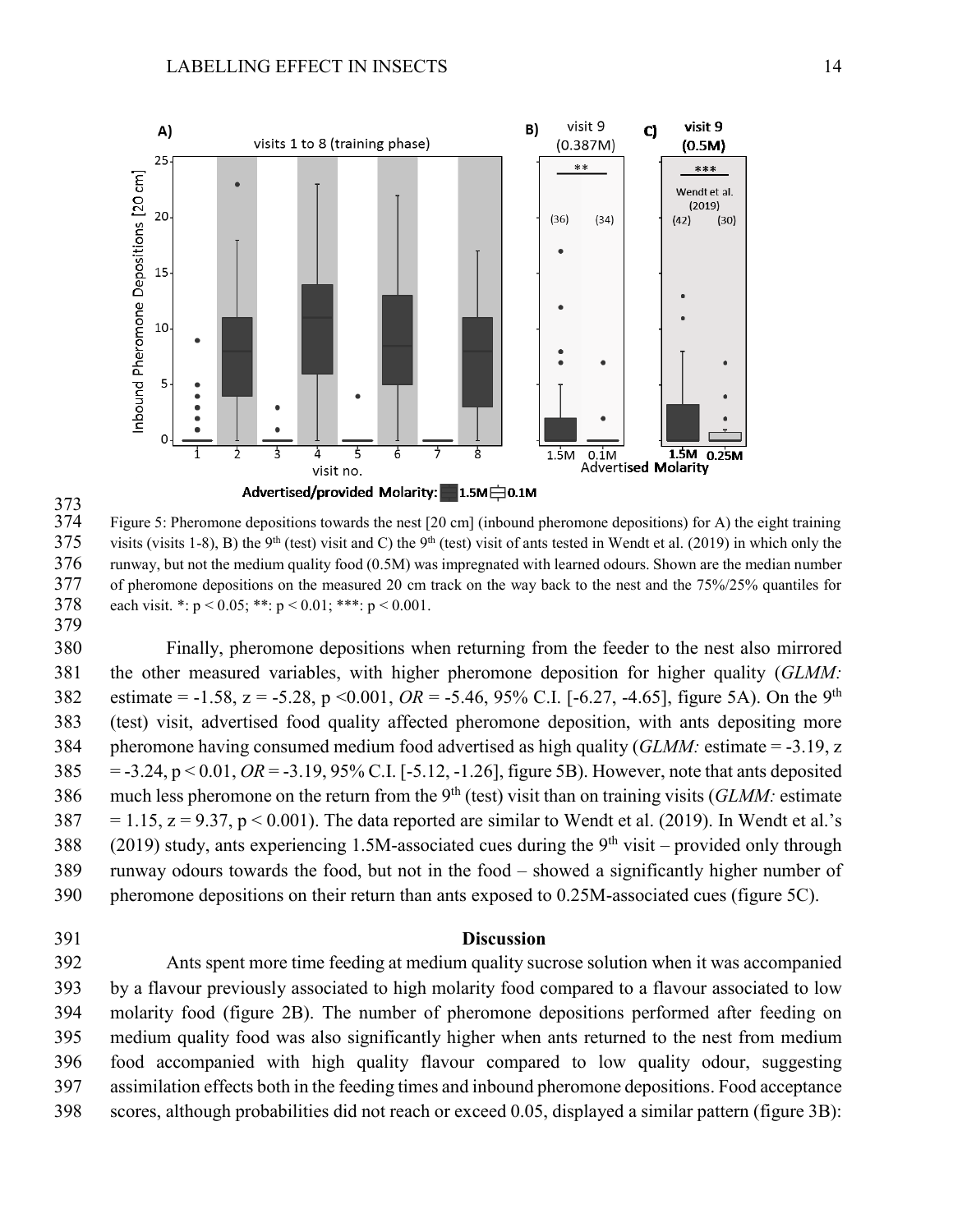Ants showed higher acceptance of the medium quality food when it was presented along with a high molarity odour. Thus, ants reacted differently to food sources of identical sucrose solution, depending on the associative cue presented before, during, and after consumption.

 However, ants also showed some evidence of contrast effects in the first few seconds after finding the food. The time until first feeding interruption at medium quality food was almost twice as long when ants expected low quality compared to expecting high quality food, suggesting that the medium quality food was initially perceived as better when ants expected to find poor food, and vice versa (figure 4B).

 Finally, as in Wendt et al. (2019), there was a significant difference in pheromone 408 deposition depending on the ants' expectations (figure 5B & C), with ants experiencing good food- associated cues depositing on average more pheromone than those experiencing poor food- associated cues. However, our experimental manipulation seems to interfere with pheromone 411 laying, and the number of pheromone depositions is generally so low on the  $9<sup>th</sup>$  (test) visit that the difference does not seem biologically meaningful.

 Wendt et al. (2019) showed clear contrast effects in ants of this species in terms of food acceptance, where expectations caused an inversion in perception, so that high expectations caused an undervaluing of medium quality, and vice versa for low expectations. Here, with the minor addition of odour in the food, we eliminated the acceptance contrast effects reported in Wendt et al. (2019), and even found the reverse pattern in terms of drinking times (figure 2B), indicating an assimilation effect: if a label was present in the food indicating high quality during consumption, the perceived quality of the food increased. The assimilation effect can be very clearly seen in the total drinking time data (figure 2B), and also, though to a lesser extent, in the pheromone deposition data (figure 5B). Hovland et al. (1957) argued that assimilation effects are likely to occur in humans when the expectation is not very different from reality, whilst contrast effects are more likely to occur when the expectation is very different from reality. The results of this study together with those of Wendt et al. (2019) support this assumption in ants as well. The presence of an associated odour during consumption leads to a higher similarity between expectation and experience in the current experiment, in turn leading to assimilation rather than contrast effects, which were shown in the previous study (Hovland et al. 1957).

 We argue that this is directly analogous to the labelling effect described in humans. There, brand labels are based upon an accumulation of associative cues, which have been linked to a label affecting perceived value (Levin et al. 1998; Macklin 1996; Mao et al. 2013; van Osselaer and Janiszewski 2001). For example, our social environment has led us to assign a negative value to fat and a partly negative value to soy. Humans tend to assign greater value to meat advertised as 75% lean compared to when it was advertised as containing 25% fat (Levin et al. 1998). Soy as a product label decreases the perceived quality of taste while at the same time increasing the perceived healthiness of a product (Wansink 2000). In this case, the label forms an expectation about taste and healthiness mostly based on cultural biases and advertisements. Products can thus be paired with already positively or negatively associated labels to influence costumers' perception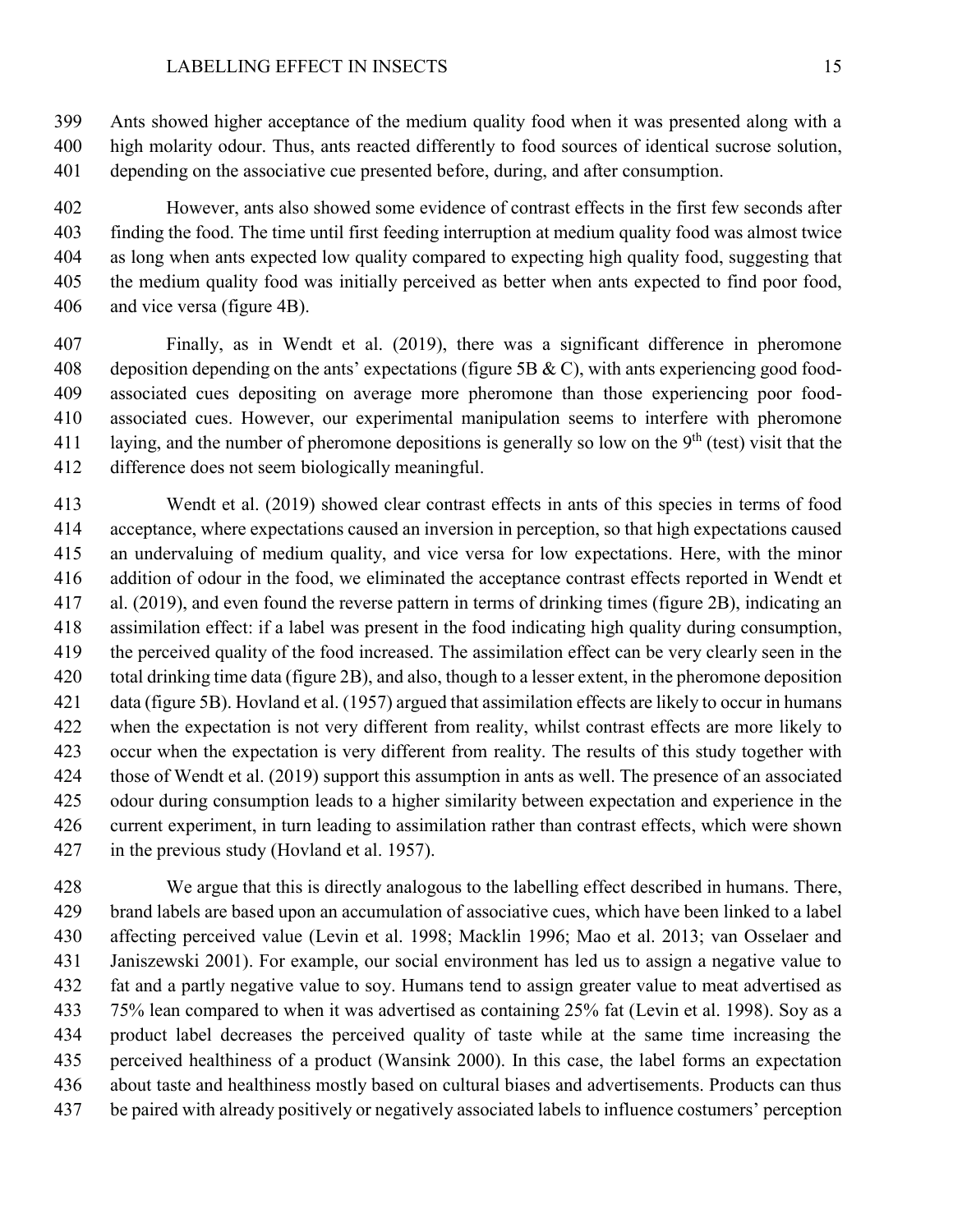of product value. Just as humans prefer to purchase a brand with which they have previously had positive experiences over a novel brand (Russo et al. 1996), ants may also be affected by a familiar food label (associated odour), which previously offered positive (or negative) experiences, and may thus be more (or less) likely to "buy" a novel medium-quality food source if it is presented with the familiar odour cue.

 Our findings extend those of Oberhauser & Czaczkes (2018), who trained *Lasius niger*  workers to a 1M food source presented along with either lemon or rosemary odour. After training, ants received a food source of identical quality, but presented with an unfamiliar odour. Ants showed significantly lower food acceptance towards the unfamiliar odour. There, as in this study, it is likely that the naturally value-neutral odour cue gained an associated value, which affected value perception. Once the associated cue was missing, the reward lost part of its assigned value, leading to contrast effects, as also shown in Wendt et al. (2019). We propose that in the current experiment the odour on the runway and the taste of the food are playing different roles in the ant's evaluation process: the odour is signalling what to expect, setting a reference point against which the measure of value obtained during feeding is contrasted. The taste is adding an associated value (positive or negative) during feeding, which is added to the objective sensory measure of food quality to form the complete measure of value obtained during feeding. This is then contrasted against the ant's expectation. The results of this study support the prediction that the presence of an associative cue during food consumption affects value perception, and that it can counteract expectations – even if the expectations and the associations are triggered by the same cue.

 However, in some ways the odour cues used in this study may not be directly analogous to brand labels affecting perceived value in humans. Odours often have important innate biological meanings, whereas brand labels in humans are naturally value neutral and biologically meaningless. Indeed, ants strongly rely on odour cues both in navigation (Czaczkes et al. 2014; Josens et al. 2009; Oberhauser et al. 2019; Provecho and Josens 2009; Roces 1994) and nestmate recognition (Akino et al. 2004; Brandstaetter et al. 2008; Sturgis and Gordon 2012). However, since *Lasius niger* ants mainly feed on honeydew (Detrain et al. 2017; Devigne and Detrain 2002; Völkl and Mackauer 1993; Völkl et al. 1999) it is unlikely that a positive value is assigned to the odours used in this study (rosemary and lemon), even though they may be naturally available to ants. Previous studies show no innate preference for either of the odours (Oberhauser and Czaczkes 2018). In contrast to odours, the value assigned to brand labels in humans comes from social knowledge and marketing, not solely from direct experience. The cues used in this study may thus not be the completely equivalent to brands and food labels used in human studies, but seem to be the best alternative for investigating value distortion effects in ants. We demonstrated an assimilation effect driven by labels in feeding time and recruiting behaviour of ants (and a tendency in food acceptance scores), mirroring effects found in humans. In contrast, ants showed weak contrast effects in first interruption times.

 This study showsthat the time of cue presentation strongly influences its effect on perceived value in ants. When odours where presented *before* food consumption, ants showed clear contrast effects (Wendt et al. 2019). Presenting odours *during* food consumption, however, reversed the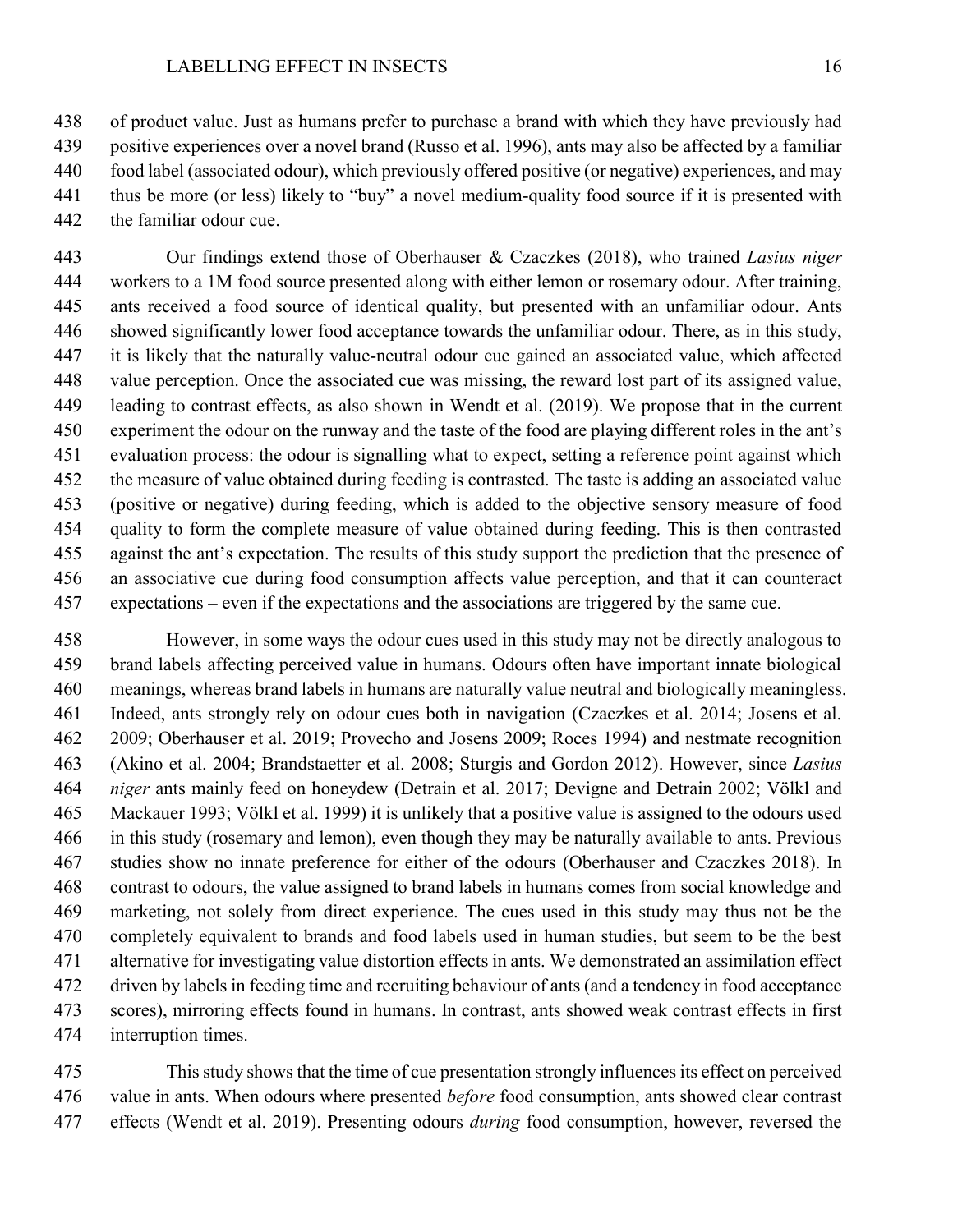perceived value of a medium quality food source, resulting in assimilation (this study). The fact that we see weak contrast effects during the first reactions of ants (first interruption times), but not later during or after feeding (total drinking time and inbound pheromone depositions) furthermore suggests that contrast effects can be acted against by presenting a label during consumption and that this change in value perception happens while the label is presented, and not through expectations induced before food consumption or through other factors. Because contrast effects can be seen in the first interruption times, but not in the acceptance scores which measure the first three seconds of an ant's response, we argue that a food label gradually counteracts and overwhelms contrast effects over the course of several seconds. To further pin down contrast and assimilation effects, future studies may wish to investigate consummatory effects without first inducing contrast effects. This would give a clear picture of ants' responses to food labels alone, and allow for a clearer interpretation of both contrast and assimilation effects, because assimilation effects will likely be stronger when odour labels do not have to overcome contrast effects.

 The evidence presented in this study adds to prior studies showing parallel value-distorting effects in humans and insects, including decoy effects (Sasaki and Pratt 2011; Tan et al. 2014; 2015), risk aversion (De Agrò et al. 2019; Shafir et al. 1999; Shapiro 2000; Waddington et al. 1981), discounting (Cheng et al. 2002; Wendt and Czaczkes 2017) and expectation-driven valuation (Bitterman 1976; Couvillon and Bitterman 1984), suggesting that insights into human behaviour can, in part, be transferred to insects. Insect-based comparative psychology studies allow much tighter control over experimental subjects and conditions, offering stringent tests of basic insights from human psychology, and the experimental flexibility to test hypotheses untestable on human subjects. We hope that our work inspires consumer psychologists and behavioural economists to consider insects as a viable model system in which to test their underlying assumptions and thinking, in order to gain deeper insights into both human and animal behaviour.

## **Author contributions**

 SW performed the experiments and analysed the data. SW and TJC designed the study, interpreted the data and wrote the manuscript. All authors gave final approval for publication and agree to be held accountable for the content therein.

| 506 | <b>Conflict of interest</b>                                                             |
|-----|-----------------------------------------------------------------------------------------|
| 507 | The authors declare that they have no conflict of interest.                             |
| 508 | <b>Ethical approval</b>                                                                 |
| 509 | All animal treatment guidelines applicable to ants under German law have been followed. |
| 510 |                                                                                         |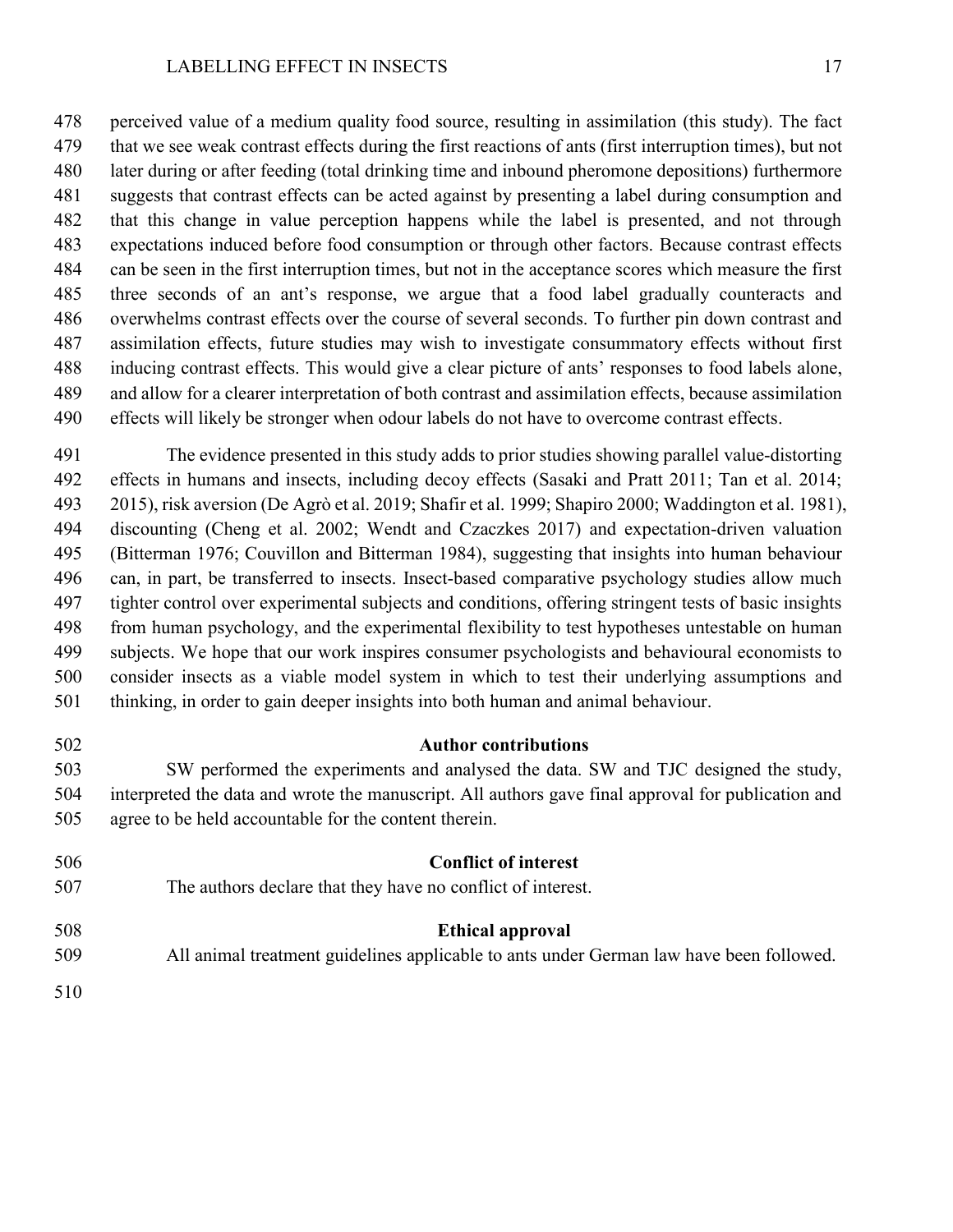| 511        | <b>References</b>                                                                                                                  |
|------------|------------------------------------------------------------------------------------------------------------------------------------|
| 512        | Akino, T, Yamamura, K, Wakamura, S, and Yamaoka, R. 2004. "Direct Behavioral Evidence for                                          |
| 513        | Hydrocarbons as Nestmate Recognition Cues in Formica Japonica (Hymenoptera:                                                        |
| 514        | Formicidae)."<br><i>Applied</i><br>Entomology<br>and<br><b>Zoology</b><br>39<br>(3):<br>$381 - 87.$                                |
| 515        | https://doi.org/10.1303/aez.2004.381.                                                                                              |
| 516        | Annicchiarico, I, Glueck, AC, Cuenya, L, Kawasaki, K, Conrad, SE, and Papini, MR. 2016.                                            |
| 517        | "Complex Effects of Reward Upshift on Consummatory Behavior." Behavioural Processes                                                |
| 518        | 129 (August): 54–67. https://doi.org/10.1016/j.beproc.2016.06.006.                                                                 |
| 519        | Aw, JM, Holbrook, RI, Burt de Perera, T, and Kacelnik, A. 2009. "State-Dependent Valuation                                         |
| 520        | Learning in Fish: Banded Tetras Prefer Stimuli Associated with Greater Past Deprivation."                                          |
| 521        | Behavioural Processes, Proceedings of the meeting of the Society for the Quantitative                                              |
| 522        | Analyses of Behavior (SQAB 2008), which took place in Chicago IL, May 22-24 of 2008,                                               |
| 523        | 81 (2): 333-36. https://doi.org/10.1016/j.beproc.2008.09.002.                                                                      |
| 524        | Aw, JM, Vasconcelos, M, and Kacelnik, A. 2011. "How Costs Affect Preferences: Experiments on                                       |
| 525        | State Dependence, Hedonic State and within-Trial Contrast in Starlings." Animal                                                    |
| 526        | Behaviour 81 (6): 1117-28. https://doi.org/10.1016/j.anbehav.2011.02.015.                                                          |
| 527        | Bates, D, Mächler, M, Bolker, B, and Walker, S. 2014. "Fitting Linear Mixed-Effects Models                                         |
| 528        | Using Lme4." ArXiv:1406.5823 [Stat], June. http://arxiv.org/abs/1406.5823.                                                         |
| 529        | Beckers, R, Deneubourg, JL, and Goss, S. 1992. "Trail Laying Behaviour during Food Recruitment                                     |
| 530        | in the Ant Lasius Niger (L.)." <i>Insectes Sociaux</i> 39: 59–72.                                                                  |
| 531        | Beckers, R, Deneubourg, JL, and Goss, S. 1993. "Modulation of Trail Laying in the Ant Lasius                                       |
| 532        | Niger (Hymenoptera: Formicidae) and Its Role in the Collective Selection of a Food Source."                                        |
| 533        | Journal of Insect Behavior 6 (6): 751-59. https://doi.org/10.1007/BF01201674.                                                      |
| 534        | Benjamini, Y, and Hochberg, Y. 1995. "Controlling the False Discovery Rate: A Practical and                                        |
| 535        | Powerful Approach to Multiple Testing." Journal of the Royal Statistical Society. Series B                                         |
| 536        | (Methodological) 57 (1): 289-300.                                                                                                  |
| 537        | Bentosela, M, Jakovcevic, A, Elgier, AM, Mustaca, AE, and Papini, MR. 2009. "Incentive Contrast                                    |
| 538        | in Domestic Dogs (Canis Familiaris)." Journal of Comparative Psychology 123 (2): 125–                                              |
| 539        | 30. https://doi.org/10.1037/a0013340.                                                                                              |
| 540        | Bitterman, ME. 1976. "Incentive Contrast in Honey Bees." Science 192 (4237): 380-82.                                               |
| 541        | Boyce, CJ, Brown, GDA, and Moore, SC. 2010. "Money and Happiness: Rank of Income, Not                                              |
| 542        | Income, Affects Life Satisfaction." Psychological Science 21 (4):<br>$471 - 75.$                                                   |
| 543        | https://doi.org/10.1177/0956797610362671.                                                                                          |
| 544        | Brandstaetter, AS, Endler, A, and Kleineidam, CJ. 2008. "Nestmate Recognition in Ants Is Possible                                  |
| 545        | Tactile<br>Interaction."<br>without<br>Naturwissenschaften<br>(7):<br>$601 - 8.$<br>95                                             |
| 546        | https://doi.org/10.1007/s00114-008-0360-5.                                                                                         |
| 547        | Breneiser, JE, and Allen, SN. 2011. "Taste Preference for Brand Name versus Store Brand Sodas."                                    |
| 548        | North American Journal of Psychology 13 (2): 281–90.                                                                               |
| 549<br>550 | Brosnan, SF, and Waal, FBM de. 2003. "Monkeys Reject Unequal Pay." Nature 425 (6955): 297.<br>https://doi.org/10.1038/nature01963. |
|            |                                                                                                                                    |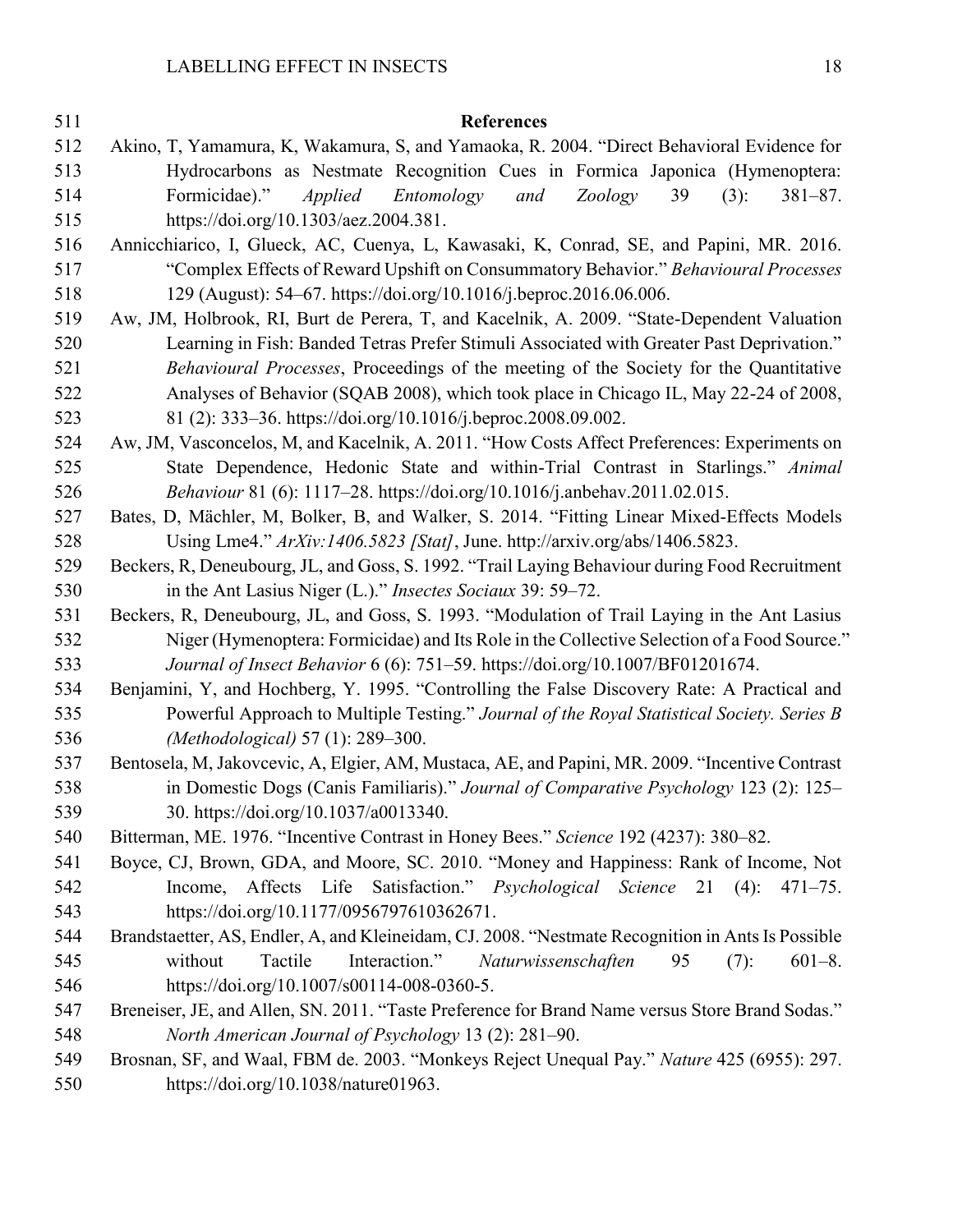- Cardello, A.V., and Sawyer, F.M. 1992. "Effects of Disconfirmed Consumer Expectations on Food Acceptability." *Journal of Sensory Studies* 7 (4): 253–77. https://doi.org/10.1111/j.1745- 459X.1992.tb00194.x.
- Cheng, K, Peña, J, Porter, MA, and Irwin, JD. 2002. "Self-Control in Honeybees." *Psychonomic Bulletin & Review* 9 (2): 259–63. https://doi.org/10.3758/BF03196280.
- Christensen, RHB. 2015. "Ordinal: Regression Models for Ordinal Data. R Package Version 2015.6-28." http://www.cran.r-project.org/package=ordinal/.
- Couvillon, PA, and Bitterman, ME. 1980. "Some Phenomena of Associative Learning in Honeybees." *Journal of Comparative and Physiological Psychology* 94 (5): 878–85. https://doi.org/10.1037/h0077808.
- Couvillon, PA, and Bitterman, ME. 1984. "The Overlearning-Extinction Effect and Succeessive Contrasts in Honeybees." *Journal of Comparative Psychology* 98 (1): 100–109.
- Crespi, LP. 1942. "Quantitative Variation of Incentive and Performance in the White Rat." *The American Journal of Psychology* 55 (4): 467–517. https://doi.org/10.2307/1417120.
- Cunningham, IC, Hardy, AP, and Imperia, G. 1982. "Generic Brands versus National Brands and Store Brands." *Journal of Advertising Research* 22 (5): 25–32.
- Czaczkes, TJ, Brandstetter, B, Stefano, I di, and Heinze, J. 2018a. "Greater Effort Increases Perceived Value in an Invertebrate." *Journal of Comparative Psychology* 132 (2): 200–209. http://dx.doi.org/10.1037/com0000109.
- Czaczkes, TJ, Grüter, C, Ellis, L, Wood, E, and Ratnieks, FLW. 2013. "Ant Foraging on Complex Trails: Route Learning and the Role of Trail Pheromones in Lasius Niger." *Journal of Experimental Biology* 216 (2): 188–97. https://doi.org/10.1242/jeb.076570.
- Czaczkes, TJ, Koch, A, Fröber, K, and Dreisbach, G. 2018b. "Voluntary Switching in an Invertebrate: The Effect of Cue and Reward Change." *Journal of Experimental Psychology: Animal Learning and Cognition* 44 (3): 247–57. http://dx.doi.org/10.1037/xan0000171.
- Czaczkes, TJ, Schlosser, L, Heinze, J, and Witte, V. 2014. "Ants Use Directionless Odour Cues to Recall Odour-Associated Locations." *Behavioral Ecology and Sociobiology* 68 (6): 981– 88. https://doi.org/10.1007/s00265-014-1710-2.
- De Agrò, M, Grimwade, D, and Czaczkes, TJ. 2019. "Irrational Risk Aversion in Ants Is Driven by Perceptual Mechanisms." *BioRxiv*, April, 620054. https://doi.org/10.1101/620054.
- Detrain, C, Fichaux, M, and Verheggen, F. 2017. "Tuned Protection of Aphids by Ants against a Predatory Hoverfly." *Ecological Entomology* 42 (3): 235–44. https://doi.org/10.1111/een.12378.
- Detrain, C, and Prieur, J. 2014. "Sensitivity and Feeding Efficiency of the Black Garden Ant Lasius Niger to Sugar Resources." *Journal of Insect Physiology* 64 (May): 74–80. https://doi.org/10.1016/j.jinsphys.2014.03.010.
- Detrain, Claire, Pereira, Hugo, and Fourcassié, Vincent. 2019. "Differential Responses to Chemical Cues Correlate with Task Performance in Ant Foragers." *Behavioral Ecology and Sociobiology* 73 (8): 107. https://doi.org/10.1007/s00265-019-2717-5.
- Devigne, C, and Detrain, C. 2002. "Collective Exploration and Area Marking in the Ant Lasius Niger." *Insectes Sociaux* 49 (4): 357–62. https://doi.org/10.1007/PL00012659.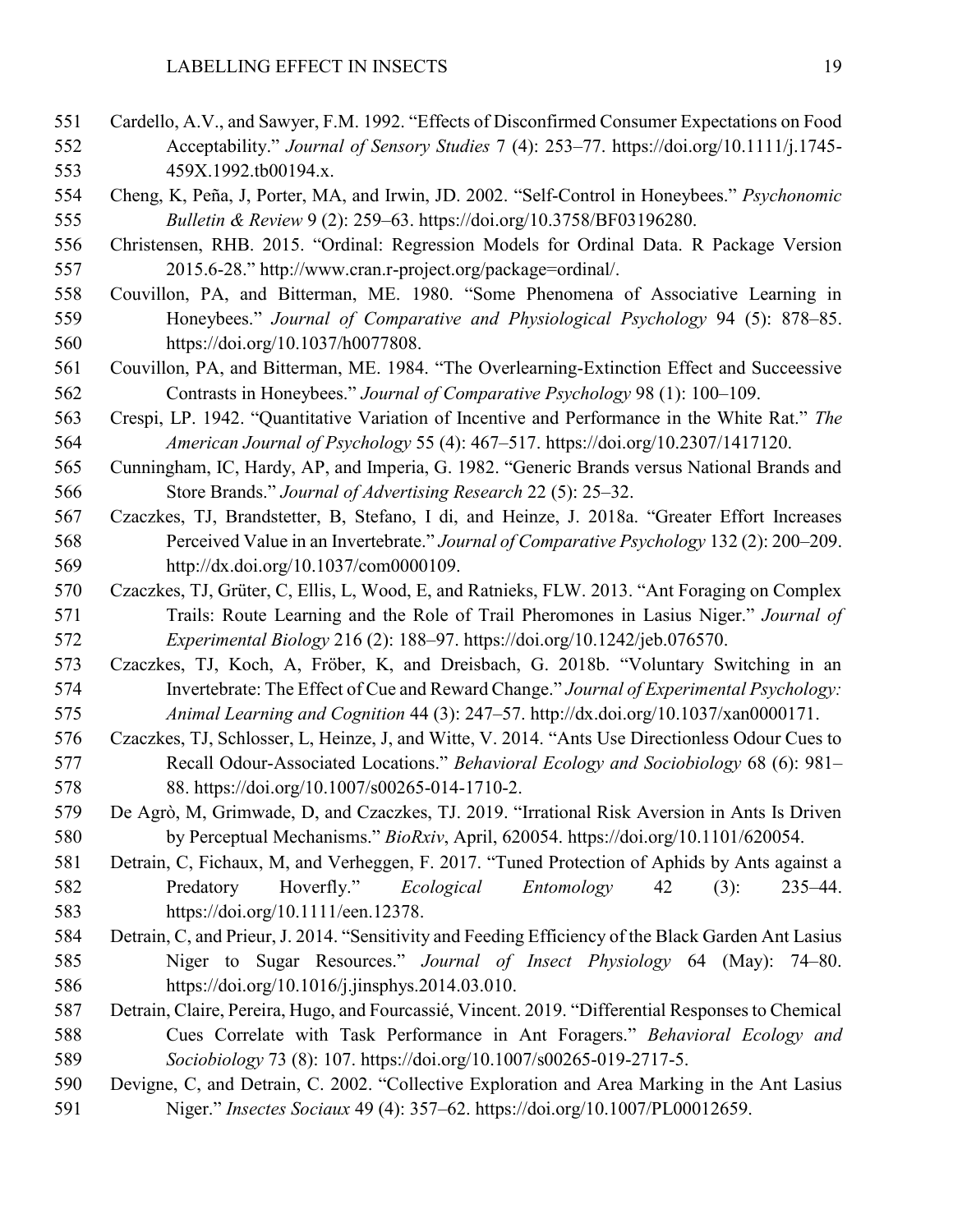- Dick, A, Richardson, P, and Jain, A. 1995. "Correlates of Store Brand Proneness: Some Empirical Observations." *Journal of Product & Brand Management* 4 (4): 15–22. https://doi.org/10.1108/10610429510097663.
- Dussutour, Audrey, Fourcassié, Vincent, Helbing, Dirk, and Deneubourg, Jean-Louis. 2004. "Optimal Traffic Organization in Ants under Crowded Conditions." *Nature* 428 (6978): 70–73. https://doi.org/10.1038/nature02345.
- Flaherty, CF. 1982. "Incentive Contrast: A Review of Behavioral Changes Following Shifts in Reward." *Animal Learning & Behavior* 10 (4): 409–40. https://doi.org/10.3758/BF03212282.
- Flaherty, CF. 1999. *Incentive Relativity*. Problems in the Behavioural Sciences 15. Cambridge University Press.
- Fornerino, M, and Hauteville, F d'. 2010. "How Good Does It Taste? Is It the Product or the Brand? A Contribution to Brand Equity Evaluation." *Journal of Product & Brand Management* 19 (1): 34–43. https://doi.org/10.1108/10610421011018374.
- Forstmeier, Wolfgang, and Schielzeth, Holger. 2011. "Cryptic Multiple Hypotheses Testing in Linear Models: Overestimated Effect Sizes and the Winner's Curse." *Behavioral Ecology and Sociobiology* 65 (1): 47–55. https://doi.org/10.1007/s00265-010-1038-5.
- French, A, and Smith, G. 2013. "Measuring Brand Association Strength: A Consumer Based Brand Equity Approach." *European Journal of Marketing* 47 (8): 1356–67. https://doi.org/10.1108/03090561311324363.
- Giurfa, M. 2007. "Behavioral and Neural Analysis of Associative Learning in the Honeybee: A Taste from the Magic Well." *Journal of Comparative Physiology A* 193 (8): 801–24. https://doi.org/10.1007/s00359-007-0235-9.
- Hangartner, W. 1970. "Control of Pheromone Quantity in Odor Trails of the Ant Acanthomyops Interjectus." *Experientia* 26 (6): 664–65. https://doi.org/10.1007/BF01898753.
- Hartig, F. 2017. "Residual Diagnostics for Hierarchical (Multi-Level / Mixed) Regression Models." http://florianhartig.github.io/DHARMa/.
- Hawkins, RD, and Byrne, JH. 2015. "Associative Learning in Invertebrates." *Cold Spring Harbor Perspectives in Biology* 7 (5): a021709. https://doi.org/10.1101/cshperspect.a021709.
- Hovland, CI, Sherif, M, and Harvey, J. 1957. "Assimilation and Contrast Effects in Reactions to Communication and Attitude Change." *Journal of Abnormal & Social Psychology* 55: 244– 52.
- Josens, R, Eschbach, C, and Giurfa, M. 2009. "Differential Conditioning and Long-Term Olfactory Memory in Individual Camponotus Fellah Ants." *Journal of Experimental Biology* 212 (12): 1904–11. https://doi.org/10.1242/jeb.030080.
- Josens, R, and Roces, F. 2000. "Foraging in the Ant Camponotus Mus: Nectar-Intake Rate and Crop Filling Depend on Colony Starvation." *Journal of Insect Physiology* 46 (7): 1103–10. https://doi.org/10.1016/S0022-1910(99)00220-6.
- Kahneman, D, and Tversky, A. 1979. "Prospect Theory: An Analysis of Decision under Risk." *Econometrica* 47 (2): 263–91.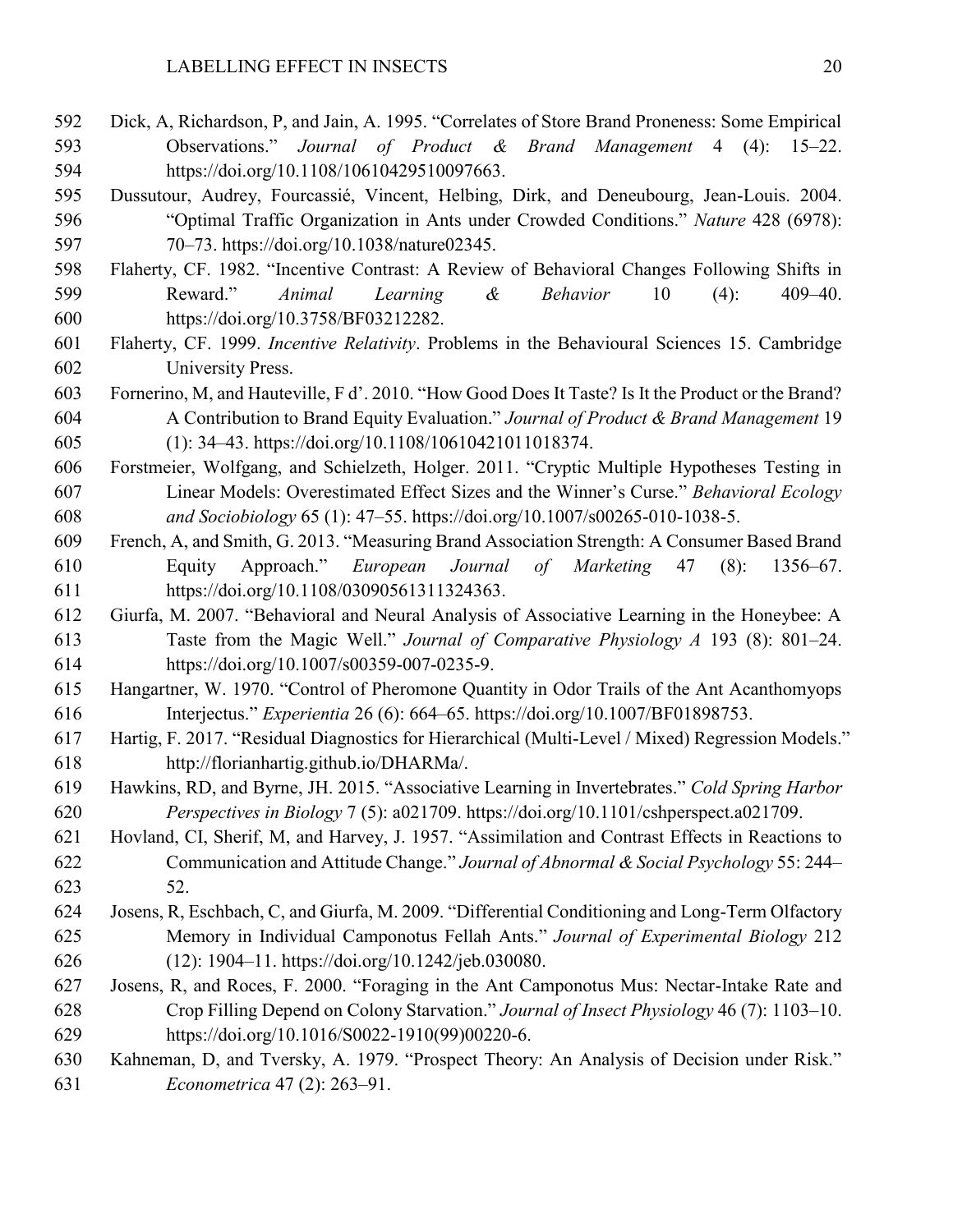- Kühn, S, and Gallinat, J. 2013. "Does Taste Matter? How Anticipation of Cola Brands Influences Gustatory Processing in the Brain." *PLOS ONE* 8 (4): e61569. https://doi.org/10.1371/journal.pone.0061569.
- Lee, L, Frederick, S, and Ariely, D. 2006. "Try It, You'll Like It: The Influence of Expectation, Consumption, and Revelation on Preferences for Beer." *Psychological Science* 17 (12): 1054–58. https://doi.org/10.1111/j.1467-9280.2006.01829.x.
- Lee, W-CJ, Shimizu, M, Kniffin, KM, and Wansink, B. 2013. "You Taste What You See: Do Organic Labels Bias Taste Perceptions?" *Food Quality and Preference* 29 (1): 33–39. https://doi.org/10.1016/j.foodqual.2013.01.010.
- Levin, Irwin P., Schneider, Sandra L., and Gaeth, Gary J. 1998. "All Frames Are Not Created Equal: A Typology and Critical Analysis of Framing Effects." *Organizational Behavior and Human Decision Processes* 76 (2): 149–88. https://doi.org/10.1006/obhd.1998.2804.
- Lydall, ES, Gilmour, G, and Dwyer, DM. 2010. "Rats Place Greater Value on Rewards Produced by High Effort: An Animal Analogue of the 'Effort Justification' Effect." *Journal of Experimental Social Psychology* 46 (6): 1134–37. https://doi.org/10.1016/j.jesp.2010.05.011.
- Macklin, MC. 1996. "Preschoolers' Learning of Brand Names from Visual Cues." *Journal of Consumer Research* 23 (3): 251–61. https://doi.org/10.1086/209481.
- Mailleux, AC, Detrain, C, and Deneubourg, JL. 2006. "Starvation Drives a Threshold Triggering Communication." *The Journal of Experimental Biology* 209: 4224–29. https://doi.org/10.1242/jeb.02461.
- Mao, LL, Zhang, JJ, Connaughton, DP, Holland, S, and Spengler, JO. 2013. "An Associative Learning Account of Branding Effects of Sponsorship." *Journal of Customer Behaviour* 12 (1): 25–51. https://doi.org/10.1362/147539213X13645550618489.
- McClure, SM, Li, J, Tomlin, D, Cypert, KS, Montague, LM, and Montague, PR. 2004. "Neural Correlates of Behavioral Preference for Culturally Familiar Drinks." *Neuron* 44 (2): 379– 87. https://doi.org/10.1016/j.neuron.2004.09.019.
- Menzel, R. 1993. "Associative Learning in Honey Bees." *Apidologie* 24 (3): 157–68. https://doi.org/10.1051/apido:19930301.
- Mustaca, AE, Bentosela, M, and Papini, MR. 2000. "Consummatory Successive Negative Contrast in Mice." *Learning and Motivation* 31 (3): 272–82. https://doi.org/10.1006/lmot.2000.1055.
- Neumann, J von, and Morgenstern, O. 1944. *Theory of Games and Economic Behavior*. Princeton, NJ: Princeton University Press.
- Nevid, Jeffrey S. 1981. "Effects of Brand Labeling on Ratings of Product Quality." *Perceptual and Motor Skills* 53 (2): 407–10. https://doi.org/10.2466/pms.1981.53.2.407.
- Oberhauser, FB, and Czaczkes, TJ. 2018. "Tasting the Unexpected: Disconfirmation of Expectations Leads to Lower Perceived Food Value in an Invertebrate." *Biology Letters* 14 (9): 20180440. https://doi.org/10.1098/rsbl.2018.0440.
- Oberhauser, FB, Schlemm, S, Wendt, S, and Czaczkes, TJ. 2019. "Private Information Conflict: Lasius Niger Ants Prefer Olfactory Cues to Route Memory." *Animal Cognition* 22 (3): 355– 64. https://doi.org/10.1007/s10071-019-01248-3.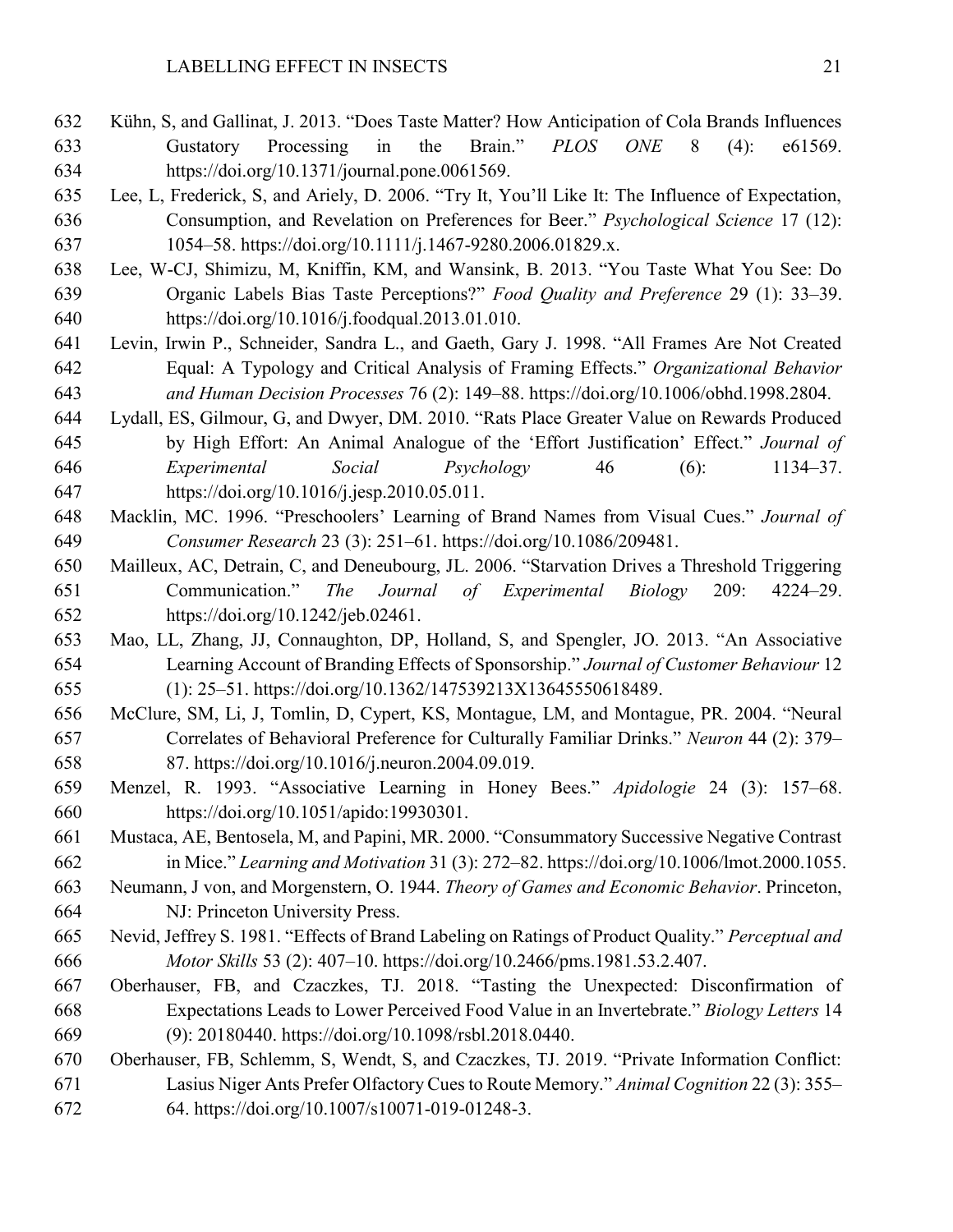- Osselaer, SMJ van, and Janiszewski, C. 2001. "Two Ways of Learning Brand Associations." *Journal of Consumer Research* 28 (2): 202–23. https://doi.org/10.1086/322898.
- Papini, MR, Ludvigson, HW, Huneycutt, D, and Boughner, RL. 2001. "Apparent Incentive Contrast Effects in Autoshaping with Rats." *Learning and Motivation* 32 (4): 434–56. https://doi.org/10.1006/lmot.2001.1088.
- Parducci, A. 1984. "Value Judgments: Toward a Relational Theory of Happiness." In *Attitudinal Judgment*, 3–21. Springer Series in Social Psychology. Springer, New York, NY. https://doi.org/10.1007/978-1-4613-8251-5\_1.
- Pompilio, L, Kacelnik, A, and Behmer, ST. 2006. "State-Dependent Learned Valuation Drives Choice in an Invertebrate." *Science* 311 (5767): 1613–15. https://doi.org/10.1126/science.1123924.
- Provecho, Y, and Josens, R. 2009. "Olfactory Memory Established during Trophallaxis Affects Food Search Behaviour in Ants." *Journal of Experimental Biology* 212 (20): 3221–27. https://doi.org/10.1242/jeb.033506.
- R Core Team. 2016. *R: A Language and Environment for Statistical Computing*. Vienna, Austria: R Foundation for Statistical Computing. https://www.R-project.org.
- Rankin, CH. 2004. "Invertebrate Learning: What Can't a Worm Learn?" *Current Biology* 14 (15): R617–18. https://doi.org/10.1016/j.cub.2004.07.044.
- Roces, F. 1993. "Both Evaluation of Resource Quality and Speed of Recruited Leaf-Cutting Ants (Acromyrmex Lundi) Depend on Their Motivational State." *Behavioral Ecology and Sociobiology* 33 (3): 183–89. https://doi.org/10.1007/BF00216599.
- Roces, F. 1994. "Odour Learning and Decision-Making during Food Collection in the Leaf-Cutting Ant Acromyrmex Lundi." *Insectes Sociaux* 41 (3): 235–39. https://doi.org/10.1007/BF01242294.
- Roces, F, and Núñez, JA. 1993. "Information about Food Quality Influences Load-Size Selection in Recruited Leaf-Cutting Ants." *Animal Behaviour* 45 (1): 135–43. https://doi.org/10.1006/anbe.1993.1012.
- Russo, JE, Medvec, VH, and Meloy, MG. 1996. "The Distortion of Information during Decisions." *Organizational Behavior and Human Decision Processes* 66 (1): 102–10. https://doi.org/10.1006/obhd.1996.0041.
- Sahley, C, Rudy, JW, and Gelperin, A. 1981. "An Analysis of Associative Learning in a Terrestrial Mollusc." *Journal of Comparative Physiology* 144 (1): 1–8. https://doi.org/10.1007/BF00612791.
- Sasaki, T, and Pratt, SC. 2011. "Emergence of Group Rationality from Irrational Individuals." *Behavioral Ecology* 22 (2): 276–81. https://doi.org/10.1093/beheco/arq198.
- Saverschek, N, and Roces, F. 2011. "Foraging Leafcutter Ants: Olfactory Memory Underlies Delayed Avoidance of Plants Unsuitable for the Symbiotic Fungus." *Animal Behaviour* 82 (3): 453–58. https://doi.org/10.1016/j.anbehav.2011.05.015.
- Schnurr, B, Brunner-Sperdin, A, and Stokburger-Sauer, NE. 2017. "The Effect of Context Attractiveness on Product Attractiveness and Product Quality: The Moderating Role of Product Familiarity." *Marketing Letters* 28 (2): 241–53. https://doi.org/10.1007/s11002- 016-9404-3.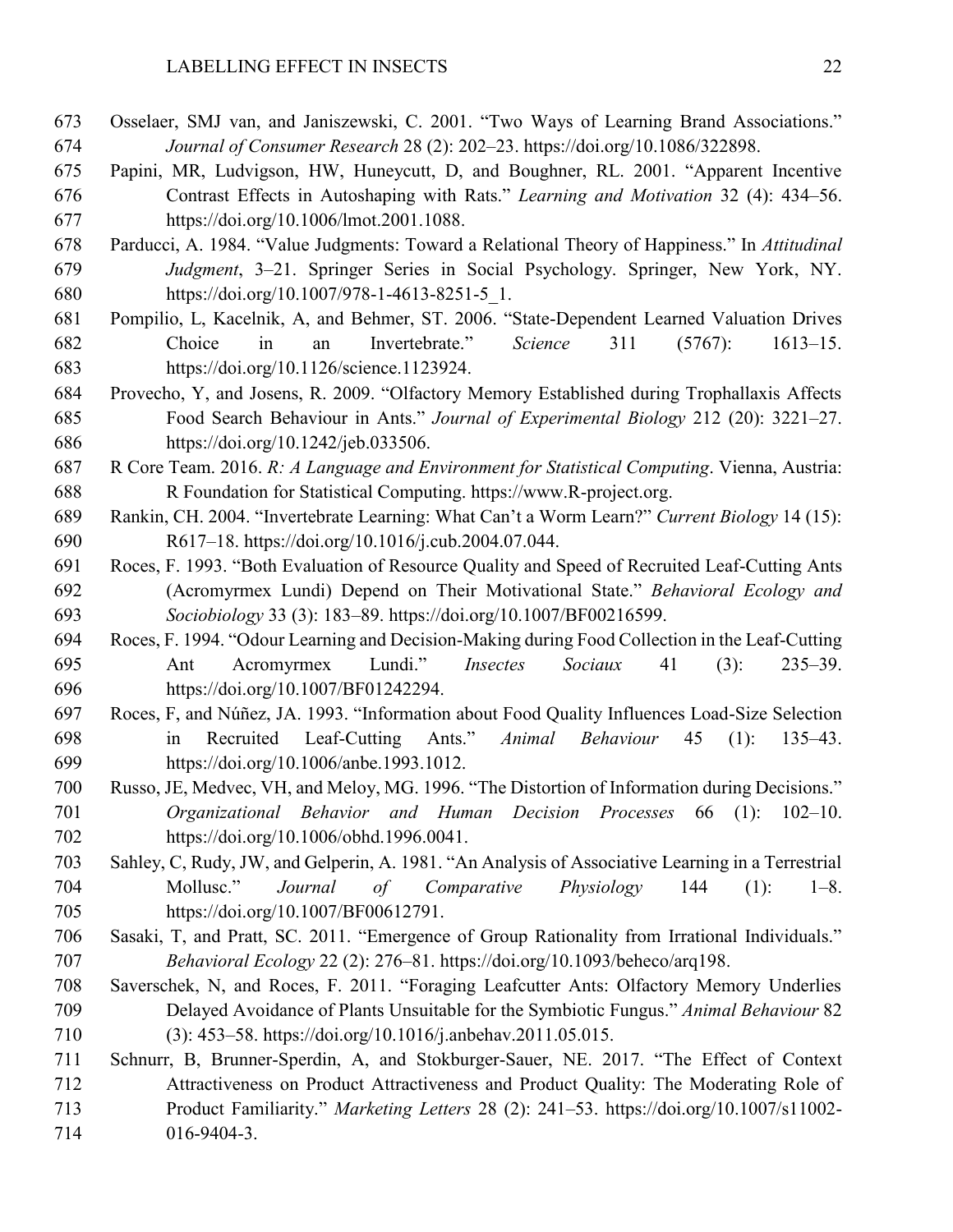- Shafir, S, Wiegmann, DD, Smith, BH, and Real, LA. 1999. "Risk-Sensitive Foraging: Choice Behaviour of Honeybees in Response to Variability in Volume of Reward." *Animal Behaviour* 57 (5): 1055–61. https://doi.org/10.1006/anbe.1998.1078.
- Shapiro, MS. 2000. "Quantitative Analysis of Risk Sensitivity in Honeybees (Apis Mellifera) with Variability in Concentration and Amount of Reward." *Journal of Experimental Psychology: Animal Behavior Processes* 26 (2): 196–205. https://doi.org/10.1037/0097- 7403.26.2.196.
- Siwicki, KK, and Ladewski, L. 2003. "Associative Learning and Memory in Drosophila: Beyond Olfactory Conditioning." *Behavioural Processes*, Drosophila behaviour: concepts and tools, 64 (2): 225–38. https://doi.org/10.1016/S0376-6357(03)00137-2.
- Slovic, P. 1995. "The Construction of Preference." *American Psychologist* 50 (5): 364–71. http://dx.doi.org/10.1037/0003-066X.50.5.364.
- Spatz, HC, Emanns, A, and Reichert, H. 1974. "Associative Learning of Drosophila Melanogaster." *Nature* 248 (5446): 359–61. https://doi.org/10.1038/248359a0.
- Sturgis, SJ, and Gordon, DM. 2012. "Nestmate Recognition in Ants (Hymenoptera: Formicidae): A Review." *Myrmecological News* 16: 101–10.
- Tan, K, Dong, S, Liu, X, Chen, W, Wang, Y, Oldroyd, BP, and Latty, T. 2015. "Phantom Alternatives Influence Food Preferences in the Eastern Honeybee Apis Cerana." Edited by K Wilson. *Journal of Animal Ecology* 84 (2): 509–17. https://doi.org/10.1111/1365- 2656.12288.
- Tan, K, Latty, T, Hu, Z, Wang, Z, Yang, S, Chen, W, and Oldroyd, BP. 2014. "Preferences and Tradeoffs in Nectar Temperature and Nectar Concentration in the Asian Hive Bee Apis Cerana." *Behavioral Ecology and Sociobiology* 68 (1): 13–20. https://doi.org/10.1007/s00265-013-1617-3.
- Thaler, RH, and Sunstein, CR. 2008. *Nudge: Improving Decisions about Health, Wealth, and Happiness*. New Haven: Yale University Press.
- Tversky, A, and Kahneman, D. 1981. "The Framing of Decisions and the Psychology of Choice." *Science* 211 (4481): 453–58. https://doi.org/10.1126/science.7455683.
- Tversky, A, and Kahneman, D. 1992. "Advances in Prospect Theory: Cumulative Representation of Uncertainty." *Journal of Risk and Uncertainty* 5 (4): 297–323. https://doi.org/10.1007/BF00122574.
- Ungemach, C, Stewart, N, and Reimers, S. 2011. "How Incidental Values From the Environment Affect Decisions About Money, Risk, and Delay." *Psychological Science* 22 (2): 253–60. https://doi.org/10.1177/0956797610396225.
- Vlaev, I, Chater, N, Stewart, N, and Brown, GDA. 2011. "Does the Brain Calculate Value?" *Trends in Cognitive Sciences* 15 (11): 546–54. https://doi.org/10.1016/j.tics.2011.09.008.
- Völkl, W, and Mackauer, M. 1993. "Interactions between Ants Attending Aphis Fabae Ssp. Cirsiiacanthoidis on Thistles and Foraging Parasitoid Wasps." *Journal of Insect Behavior* 6 (3): 301–12. https://doi.org/10.1007/BF01048111.
- Völkl, W, Woodring, J, Fischer, M, Lorenz, MW, and Hoffmann, KH. 1999. "Ant-Aphid Mutualisms: The Impact of Honeydew Production and Honeydew Sugar Composition on Ant Preferences." *Oecologia* 118 (4): 483–91. https://doi.org/10.1007/s004420050751.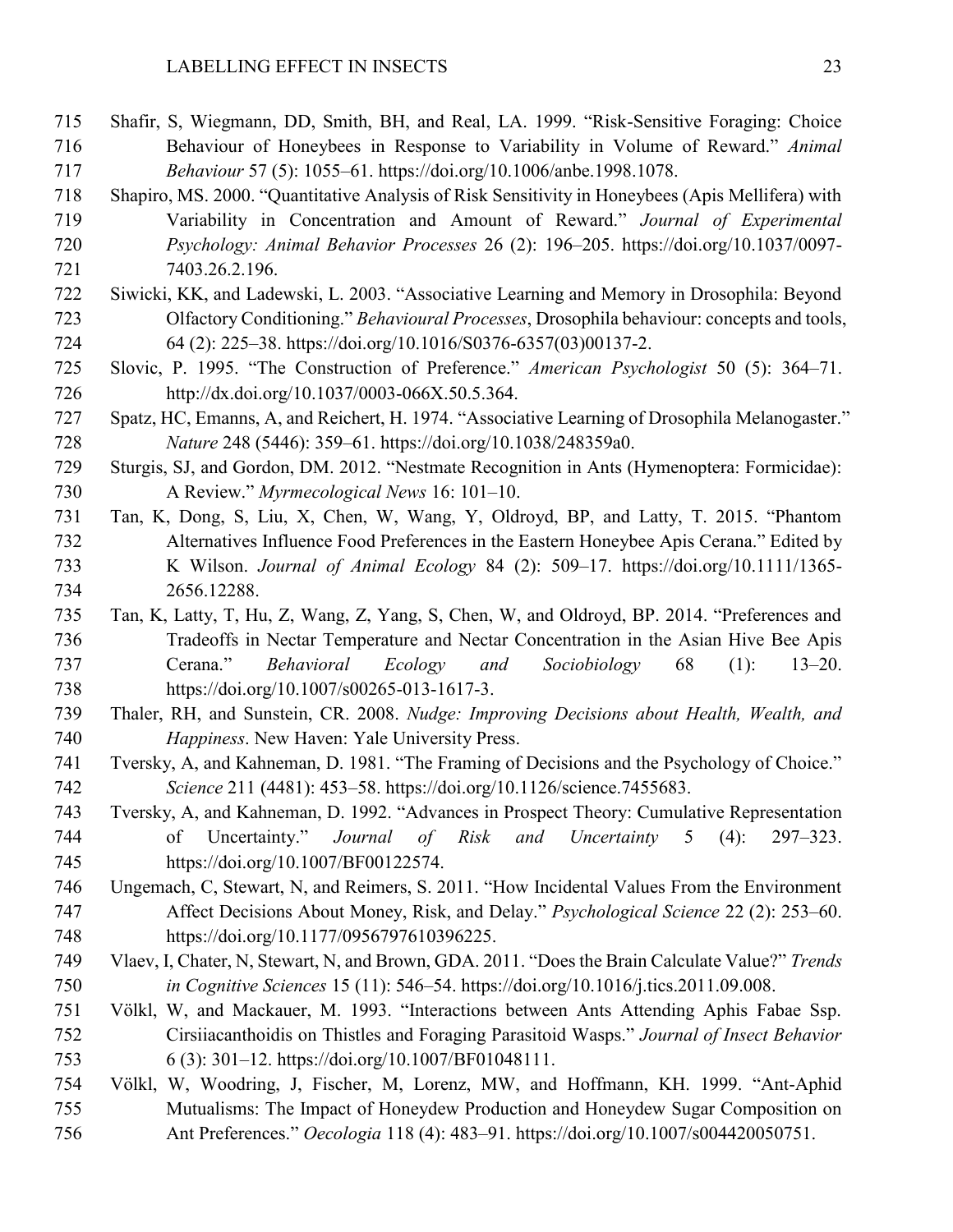- Waddington, KD, Allen, T, and Heinrich, B. 1981. "Floral Preferences of Bumblebees (Bombus Edwardsii) in Relation to Intermittent versus Continuous Rewards." *Animal Behaviour* 29 (3): 779–84. https://doi.org/10.1016/S0003-3472(81)80011-5.
- Wansink, B. 2000. "How Soy Labeling Influences Preference and Taste." *The International Food and Agribusiness Management Review* 3 (1): 85–94. https://doi.org/10.1016/S1096- 7508(00)00031-8.
- Webber, ES, Chambers, NE, Kostek, JA, Mankin, DE, and Cromwell, HC. 2015. "Relative Reward Effects on Operant Behavior: Incentive Contrast, Induction and Variety Effects." *Behavioural Processes* 116 (July): 87–99. https://doi.org/10.1016/j.beproc.2015.05.003.
- Weinstein, L. 1970. "Negative Incentive Contrast with Sucrose." *Psychonomic Science* 19 (1): 13– 14. https://doi.org/10.3758/BF03335483.
- Wendt, S, and Czaczkes, TJ. 2017. "Individual Ant Workers Show Self-Control." *Biology Letters* 13 (10): 20170450. https://doi.org/10.1098/rsbl.2017.0450.
- Wendt, S, Strunk, KS, Heinze, J, Roider, A, and Czaczkes, TJ. 2019. "Positive and Negative Incentive Contrasts Lead to Relative Value Perception in Ants." *ELife* 8. https://doi.org/10.7554/eLife.45450.
- Wolkenten, M van, Brosnan, SF, and Waal, FBM de. 2007. "Inequity Responses of Monkeys Modified by Effort." *Proceedings of the National Academy of Sciences* 104 (47): 18854– 59. https://doi.org/10.1073/pnas.0707182104.
- Woodside, AG, and Taylor, JL. 1978. "Consumer Purchase Intentions and Perceptions of Product Quality and National Advertising." *Journal of Advertising* 7 (1): 48–51. https://doi.org/10.1080/00913367.1978.10672740.
- Yamada, A, Fukuda, H, Samejima, K, Kiyokawa, S, Ueda, K, Noba, S, and Wanikawa, A. 2014. "The Effect of an Analytical Appreciation of Colas on Consumer Beverage Choice." *Food Quality and Preference* 34 (June): 1–4. https://doi.org/10.1016/j.foodqual.2013.11.008.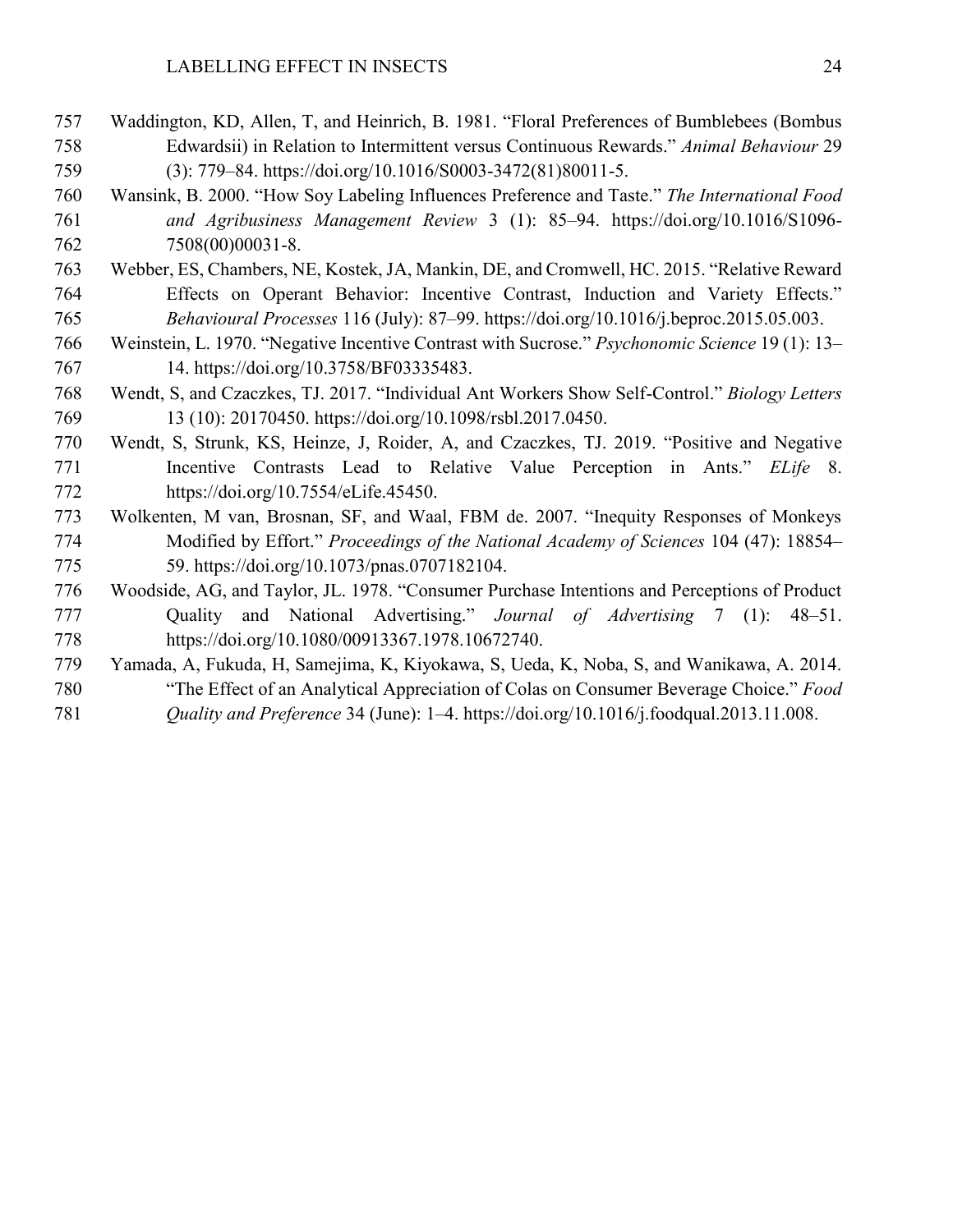

Figure A1: A) & B) Outbound Pheromone Depositions  $[20 \text{ cm}]$  (to the Food Source) for A) the eight training visits (visits 1-8) in which ants received 0.1M coupled with one scent and 1.5M coupled with another scent in an alternating order, always starting with 0.1M, B) the test visit (visit 9) in which ants always received 0.387M sucrose solution. Both the sucrose solution and the runway leading towards the food source were impregnated with one of the learned scents, triggering an expectation towards receiving either high or low molarities at the end of the runway. Shown are the median number of pheromone depositions on the measured 20cm track on the way to the food source and the 75%/25% quantiles for each visit.

 During training (visit 1 to 8), ants deposited significantly more pheromone on the measured 20 cm track on the way to the food source when confronted with the high molarity than when 794 confronted with the low molarity (*GLMM*: estimate = 0.52,  $z = 4.65$ ,  $p \le 0.001$ ,  $OR = 0.52$ , 95% C.I. [0.3, 0.73], figure A1 A). The number of visit also had a significant effect on the number of deposited pheromone with pheromone depositions towards high molarity scent generally increasing and pheromone depositions towards low molarity scents generally decreasing over time (*GLMM:* estimate = 1.14, z = 13.64, p < 0.001, *OR* = 1.14, 95% C.I. [0.97, 1.3],). Ants which 799 expected high molarity on the 9<sup>th</sup> visit (test visit) deposited significantly more pheromone than ants which expected to find low molarity food at the end of the runway (*GLMM:* estimate = -1.80, z = -8.85, p < 0.001, *OR* = -1.81, 95% C.I. [-2.21, -1.41],). Number of outbound pheromone depositions 802 were also significantly higher for ants confronted with the high molarity scent on the  $9<sup>th</sup>$  visit 803 compared to the training phase (visit 2 vs 9: estimate = 0.46,  $z = 11.14$ ,  $p \le 0.001$ , visit 4 vs 9: 804 estimate = 0.57, z = 13.96, p < 0.001, visit 6 vs 9: estimate = 0.59, z = 14.5, p < 0.001, visit 8 vs 9: 805 estimate = 0.58,  $z = 14.36$ ,  $p < 0.001$ ).